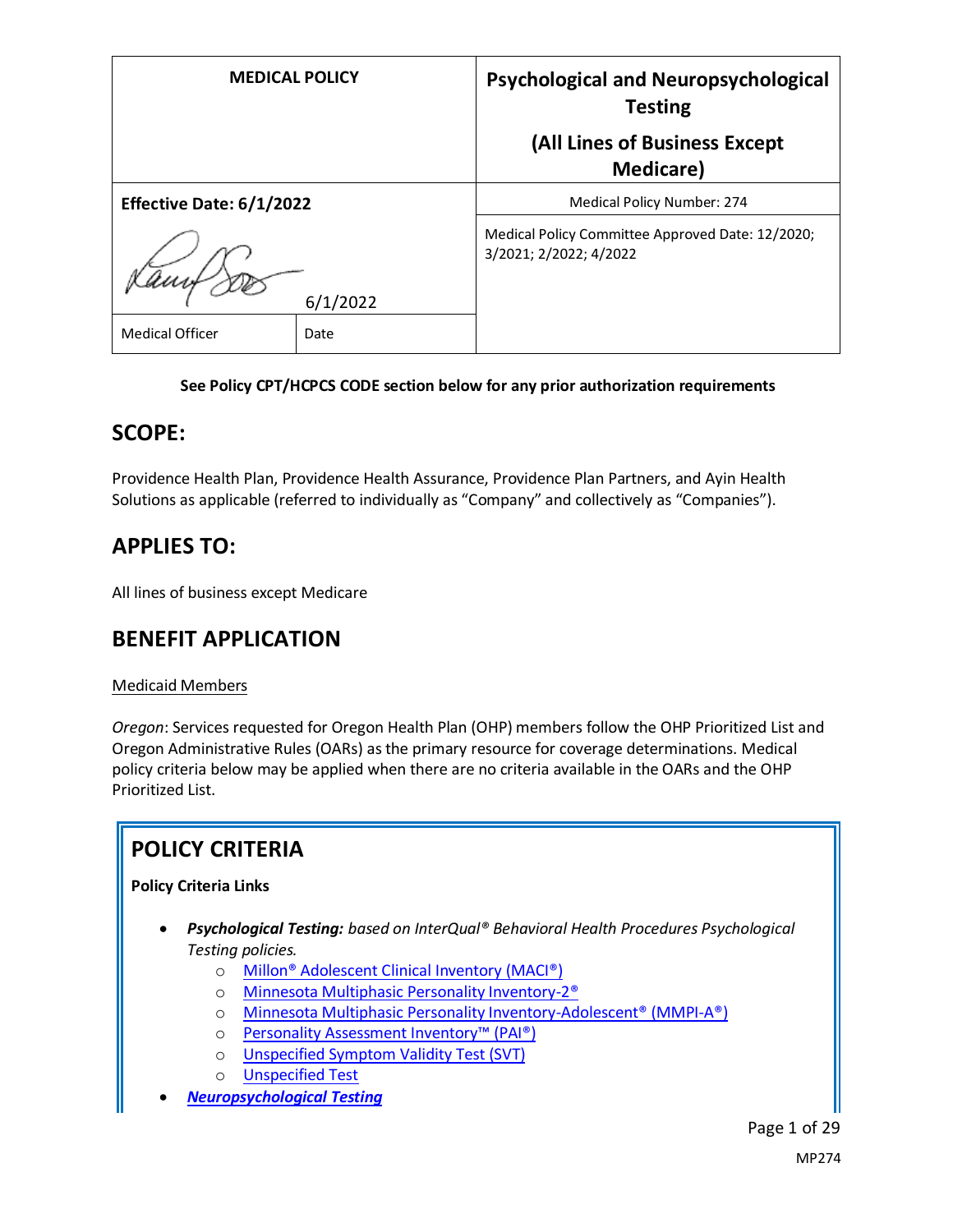### <span id="page-1-0"></span>**Psychological Testing**

#### Millon® Adolescent Clinical Inventory (MACI®)

- I. Psychological testing with the Millon® Adolescent Clinical Inventory (MACI®) may be considered **medically necessary and covered** when all of the following criteria are met (A.- M.):
	- A. Patient is between the ages of 13 and 18 years of age; **and**
	- B. Psychological testing has been requested and a testing plan is in place; **and**
	- C. Clinical interview has been performed; **and**
	- D. Case-specific question has been formulated; **and**
	- E. Provider has documented what action will be taken or how treatment plan will be affected by testing results; **and**
	- F. Provider confirms that patient has the cognitive and language skills required for the proposed test; **and**
	- G. Provider confirms that any existing medical condition, substance use, psychotic features, or recent trauma do not contraindicate testing; **and**
	- H. At least one parent or guardian has been interviewed; **and**
	- I. Lack of expected progress in evidence-based psychiatric or psychological treatment, or psychiatric disorder is evident but there is uncertainty about differential diagnosis and all of the following criteria are met (1.-4.):
		- 1. At least 1 validated symptom inventory or rating scale administered to patient or caregiver; **and**
		- 2. Patient psychiatric and medical history obtained; **and**
		- 3. Functional impairment or report of internal distress; **and**
		- 4. Family psychiatric and medical history explored; **and**
	- J. At least one of the following criteria are met (1.-4.):
		- 1. Provider reviewed records of previous treatment or psychological testing; **or**
			- 2. Provider consulted with previous or current service provider; **or**
			- 3. Provider is unable to obtain this information despite at least 2 attempts; **or**
		- 4. No other psychiatric or substance use services provided to patient within last 2 years; **and**
	- K. At least one of the following structured or semi-structured interviews have been performed (1.-5.):
		- 1. Mini-International Neuropsychiatric Interview for Children and Adolescents (MINI-KID); **or**
		- 2. Anxiety Disorders Interview Schedule for Children (ADIS) Child and Parent Interview Schedules; **or**
		- 3. Kiddie Schedule for Affective Disorders and Schizophrenia (K-SADS); **or**
		- 4. Children's Interview for Psychiatric Syndromes (ChIPS) Child and Parent (P-ChIPS) Versions; **or**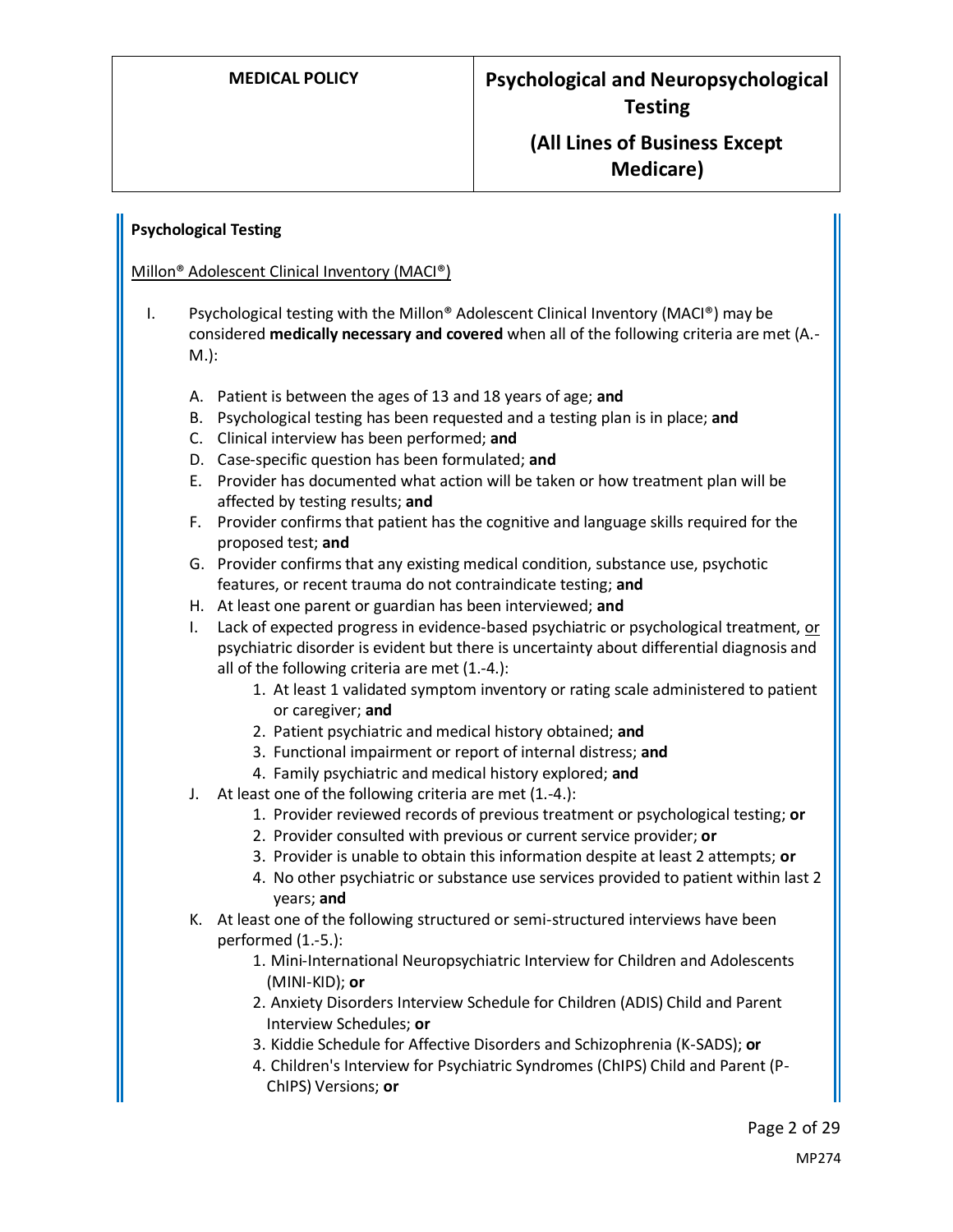- 5. Diagnostic Interview Schedule for Children (DISC); **and**
- L. If behavioral disturbance is suspected or confirmed, at least one of the following criteria are met (1.-3.):
	- 1. Validated rating scale completed by teacher(s); **or**
	- 2. Consultation with school personnel or other important persons in patient's life; **or**
	- 3. Direct observation of parent-child interactions or child in natural settings; **and**

M. All assessment activities have failed to answer the case-specific question.

#### <span id="page-2-0"></span>Minnesota Multiphasic Personality Inventory-2®

- II. Psychological testing with the Minnesota Multiphasic Personality Inventory-2® may be considered **medically necessary and covered** when all of the following criteria are met (A.- L.):
	- A. Patient is at least 18 years of age; **and**
	- B. Psychological testing has been requested and a testing plan is in place; **and**
	- C. Clinical interview has been performed; **and**
	- D. Case-specific question has been formulated; **and**
	- E. Provider has documented what action will be taken or how treatment plan will be affected by testing results; **and**
	- F. Provider confirms that patient has the cognitive and language skills required for the proposed test; **and**
	- G. Provider confirms that any existing medical condition, substance use, psychotic features, or recent trauma do not contraindicate testing; **and**
	- H. At least one of the following criteria are met (1.-3.):
		- 1. Lack of expected progress in evidence-based psychiatric or psychological treatment, or psychiatric disorder is evident but there is uncertainty about differential diagnosis and **all** of the following criteria are met (a.-d.):
			- a. At least 1 validated symptom inventory or rating scale administered to patient or caregiver; **and**
			- b. Patient psychiatric and medical history obtained; **and**
			- c. Functional impairment and medical history explored; **and**
			- d. Family psychiatric and medical history explored; **or**
		- 2. Behavioral prediction for judicial or correctional purposes; **or**
		- 3. Detection of malingering for disability adjudication or forensic purposes; **and**
	- I. At least one of the following criteria are met (1.-4.):
		- 1. Provider reviewed records of previous treatment or psychological testing; **or**
		- 2. Provider consulted with previous or current service provider; **or**
		- 3. Provider is unable to obtain this information despite at least 2 attempts; or
		- 4. No other psychiatric or substance use services provided to patient within last 2 years; **and**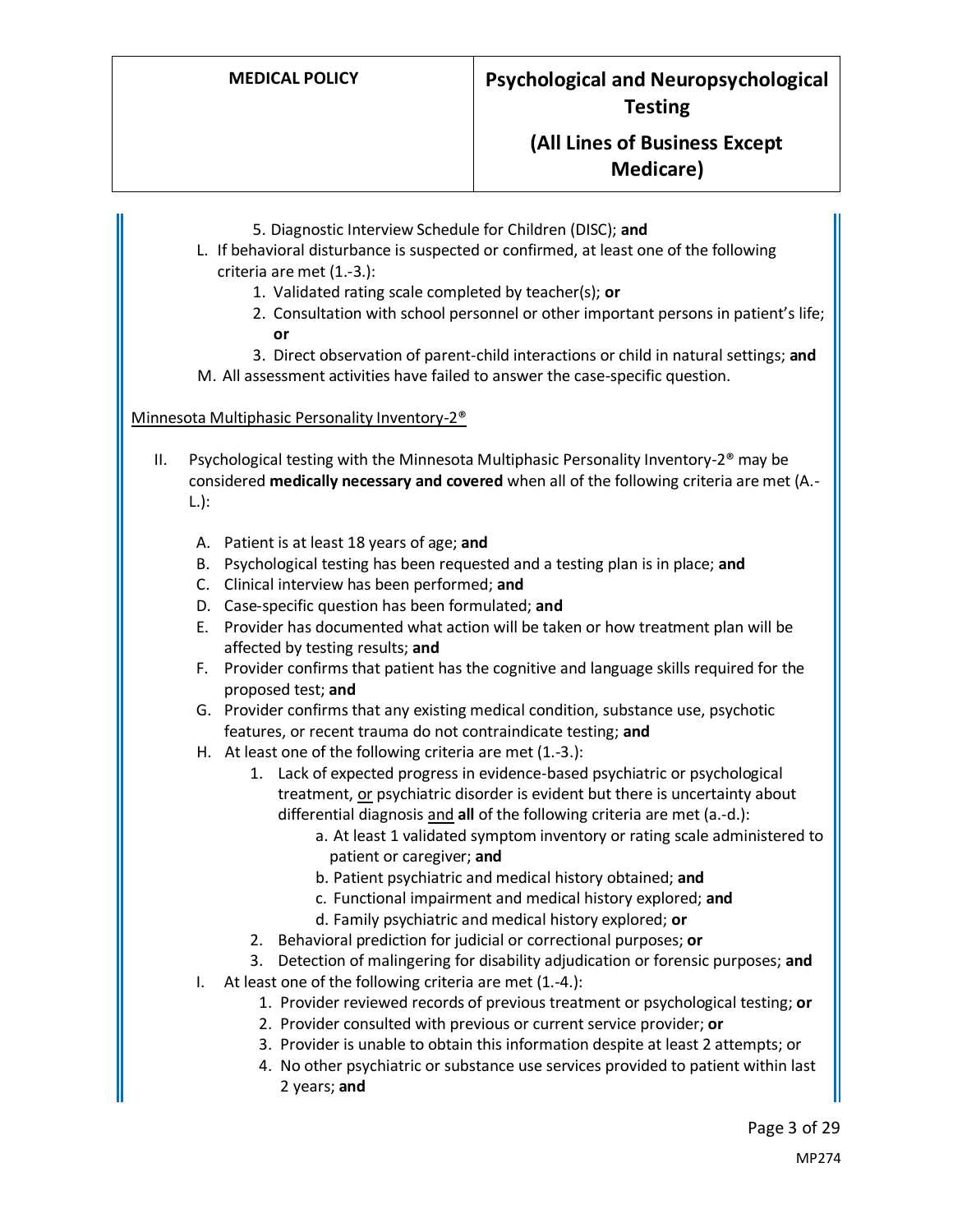- J. At least one of the following structured or semi-structured interviews have been performed (1.-3.):
	- 1. Structured Clinical Interview for DSM Disorders (SCID)**; or**
	- 2. Mini-International Neuropsychiatric Interview (MINI)**; or**
	- 3. Schedule for Affective Disorders and Schizophrenia (SADS); **and**
- K. In seeking collateral information from significant other or family members that live with patient, at least one of the following criteria are met (1.-6.):
	- 1. Interview at least 1 family member**; or**
	- 2.All other adults in the home contacted and each refuses to participate; or
	- 3.Contact with any other adult in the home contraindicated because abuse by family member suspected or confirmed**; or**
	- 4.Contact with any other adult in the home contraindicated because family member cognitively impaired due to medical condition or persistent substance use or dementia**; or**
	- 5.Patient refuses to allow significant other or family member involvement due to profound distrust or paranoia**; or**
	- 6.Patient does not live with significant other or any adult family members**; and**
- L. All assessment activities have failed to answer the case-specific question.

### <span id="page-3-0"></span>Minnesota Multiphasic Personality Inventory-Adolescent® (MMPI-A®)

- III. Psychological testing with the Minnesota Multiphasic Personality Inventory-Adolescent® (MMPI-A®) may be considered **medically necessary and covered** when all of the following criteria are met (A.-N.):
	- A. Patient is between 13 and 18 years of age; **and**
	- B. Psychological testing has been requested and a testing plan is in place; **and**
	- C. Clinical interview has been performed; **and**
	- D. Case-specific question has been formulated; **and**
	- E. Provider has documented what action will be taken or how treatment plan will be affected by testing results; **and**
	- F. Provider confirms that patient has the cognitive and language skills required for the proposed test; **and**
	- G. Provider confirms that any existing medical condition, substance use, psychotic features, or recent trauma do not contraindicate testing; **and**
	- H. At least one of the following criteria are met (1.-3.):
		- 1. Lack of expected progress in evidence-based psychiatric or psychological treatment, or psychiatric disorder is evident but there is uncertainty about differential diagnosis and **all** of the following criteria are met (a.-d.):
			- a. At least 1 validated symptom inventory or rating scale administered to patient or caregiver; **and**
			- b. Patient psychiatric and medical history obtained; **and**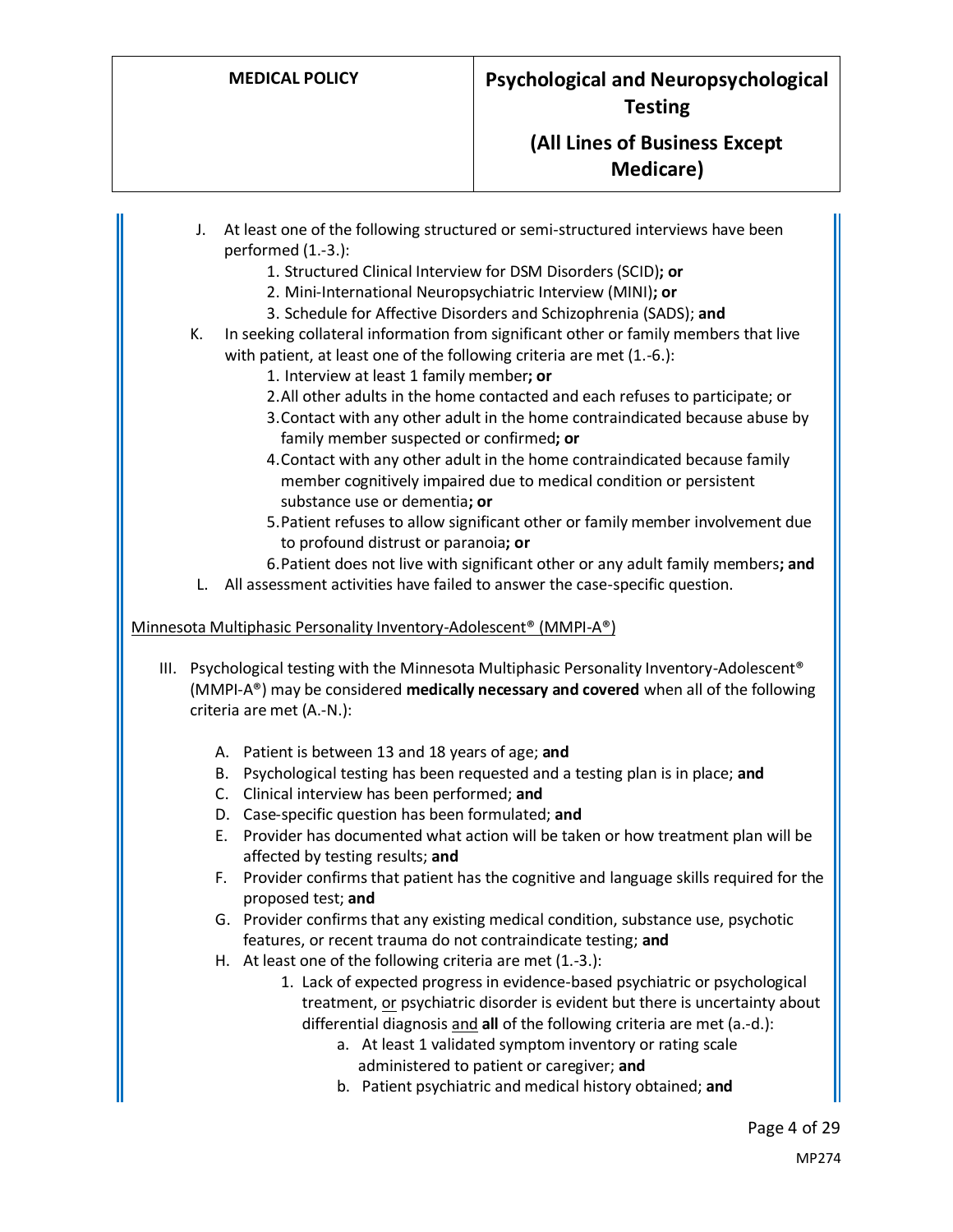- c. Functional impairment and medical history explored; **and**
- d. Family psychiatric and medical history explored; **or**
- 2. Behavioral prediction for judicial or correctional purposes; **or**
- 3. Detection of malingering for disability adjudication or forensic purposes; **and**
- I. At least one parent or guardian has been interviewed; **and**
- J. Lack of expected progress in evidence-based psychiatric or psychological treatment, or psychiatric disorder is evident but there is uncertainty about differential diagnosis and all of the following criteria are met (1.-4.):
	- 1. At least 1 validated symptom inventory or rating scale administered to patient or caregiver; **and**
	- 2. Patient psychiatric and medical history obtained; **and**
	- 3. Functional impairment or report of internal distress; **and**
	- 4. Family psychiatric and medical history explored; **and**
- K. At least one of the following criteria are met (1.-4.):
	- 1.Provider reviewed records of previous treatment or psychological testing; **or**
	- 2.Provider consulted with previous or current service provider; **or**
	- 3.Provider is unable to obtain this information despite at least 2 attempts; or
	- 4.No other psychiatric or substance use services provided to patient within last 2 years; **and**
- L. At least one of the following structured or semi-structured interviews have been performed (1.-5.):
	- 1. Mini-International Neuropsychiatric Interview for Children and Adolescents (MINI-KID); **or**
	- 2. Anxiety Disorders Interview Schedule for Children (ADIS) Child and Parent Interview Schedules; **or**
	- 3. Kiddie Schedule for Affective Disorders and Schizophrenia (K-SADS); **or**
	- 4. Children's Interview for Psychiatric Syndromes (ChIPS) Child and Parent (P-ChIPS) Versions; **or**
	- 5. Diagnostic Interview Schedule for Children (DISC); **and**
- M. If behavioral disturbance is suspected or confirmed, at least one of the following criteria are met (1.-3.):
	- 1.Validated rating scale completed by teacher(s); **or**
	- 2.Consultation with school personnel or other important persons in patient's life; **or**
	- 3.Direct observation of parent-child interactions or child in natural settings; **and**
- N. All assessment activities have failed to answer the case-specific question.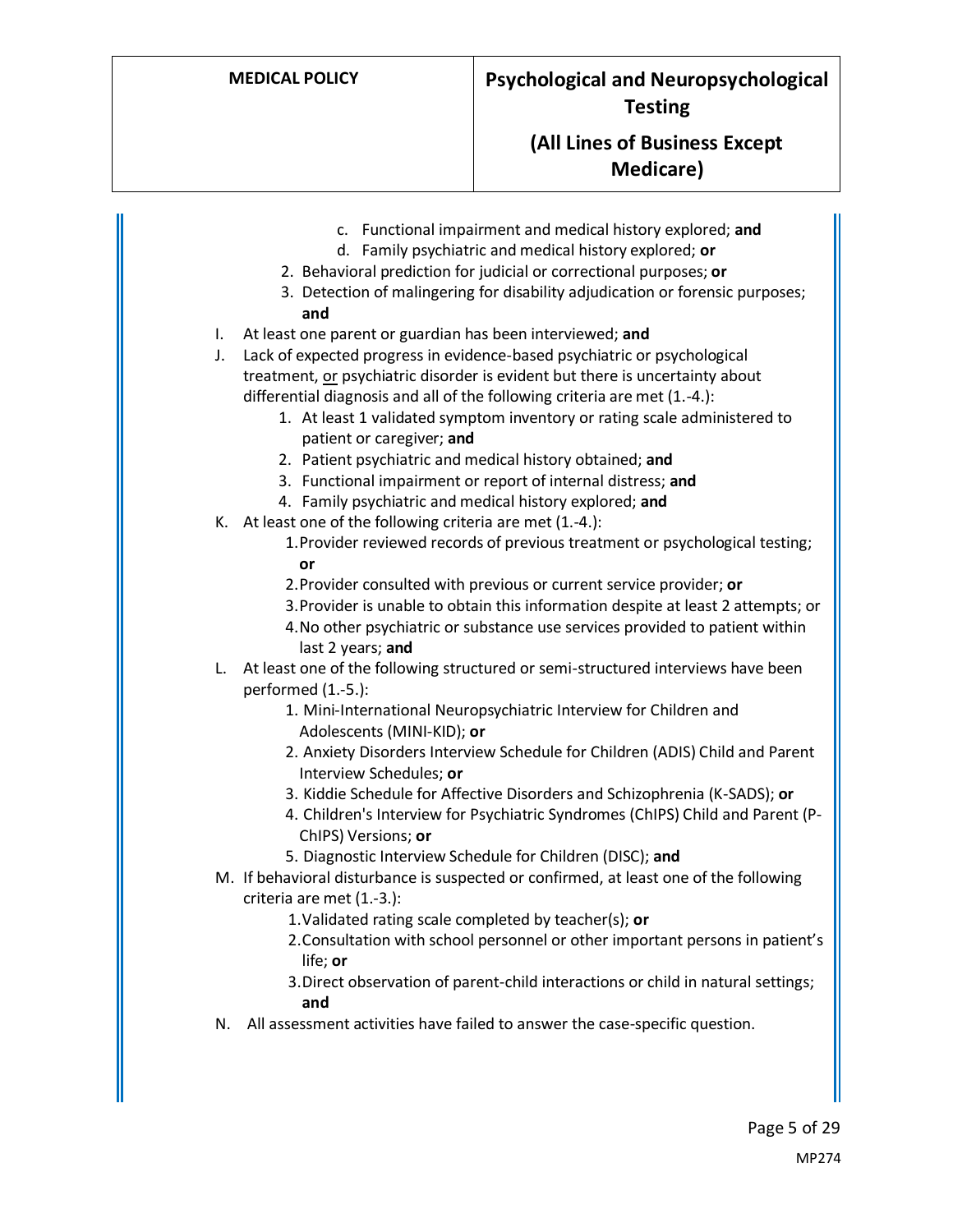### <span id="page-5-0"></span>Personality Assessment Inventory<sup>™</sup> (PAI®)

- IV. Psychological testing with the Personality Assessment Inventory™ (PAI®) may be considered **medically necessary and covered** when all of the following criteria are met (A.-L.):
	- A. Patient is at least 18 years of age; **and**
	- B. Psychological testing has been requested and a testing plan is in place; **and**
	- C. Clinical interview has been performed; **and**
	- D. Case-specific question has been formulated; **and**
	- E. Provider has documented what action will be taken or how treatment plan will be affected by testing results; **and**
	- F. Provider confirms that patient has the cognitive and language skills required for the proposed test; **and**

G. Provider confirms that any existing medical condition, substance use, psychotic features, or recent trauma do not contraindicate testing; **and**

- H. At least one of the following criteria are met (1.-3.):
	- 1. Lack of expected progress in evidence-based psychiatric or psychological treatment, or psychiatric disorder is evident but there is uncertainty about differential diagnosis and **all** of the following criteria are met (a.-d.):
		- a. At least 1 validated symptom inventory or rating scale administered to patient or caregiver; **and**
		- b. Patient psychiatric and medical history obtained; **and**
		- c. Functional impairment and medical history explored; **and**
		- d. Family psychiatric and medical history explored; **or**
	- 2. Behavioral prediction for judicial or correctional purposes; **or**
	- 3. Detection of malingering for disability adjudication or forensic purposes; **and**
- I. At least one of the following criteria are met (1.-4.):
	- 1.Provider reviewed records of previous treatment or psychological testing; **or**
	- 2.Provider consulted with previous or current service provider; **or**
	- 3.Provider is unable to obtain this information despite at least 2 attempts; or
	- 4.No other psychiatric or substance use services provided to patient within last 2 years; **and**
- J. At least one of the following structured or semi-structured interviews have been performed (1.-3.):
	- 1. Structured Clinical Interview for DSM Disorders (SCID)**; or**
	- 2. Mini-International Neuropsychiatric Interview (MINI)**; or**
	- 3. Schedule for Affective Disorders and Schizophrenia (SADS); **and**
- K. In seeking collateral information from significant other or family members that live with patient, at least one of the following criteria are met (1.-6.):
	- 1. Interview at least 1 family member**; or**
	- 2.All other adults in the home contacted and each refuses to participate; or

Page 6 of 29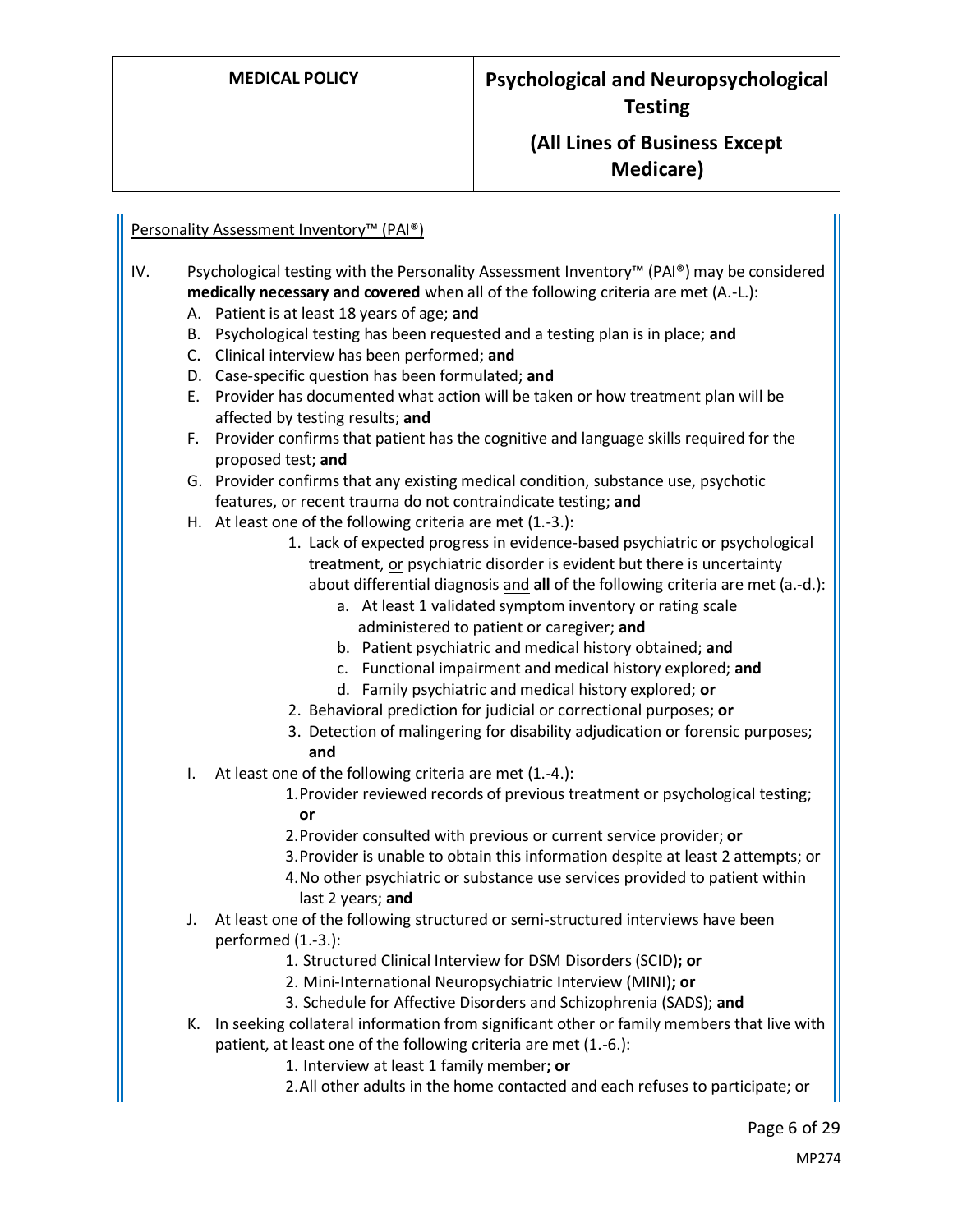- 3.Contact with any other adult in the home contraindicated because abuse by family member suspected or confirmed**; or**
- 4.Contact with any other adult in the home contraindicated because family member cognitively impaired due to medical condition or persistent substance use or dementia**; or**
- 5.Patient refuses to allow significant other or family member involvement due to profound distrust or paranoia**; or**
- 6.Patient does not live with significant other or any adult family members**; and**
- L. All assessment activities have failed to answer the case-specific question.

### Unspecified Symptom Validity Test (SVT)

- V. Psychological testing with the Unspecified Symptom Validity Test (SVT) may be considered **medically necessary and covered** when all of the following criteria are met (A.-H.):
	- A. Patient is at least 18 years of age; **and**
	- B. Psychological testing has been requested and a testing plan is in place; **and**
	- C. Clinical interview has been performed; **and**
	- D. Case-specific question has been formulated; **and**
	- E. Provider has documented what action will be taken or how treatment plan will be affected by testing results; **and**
	- F. Provider confirms that patient has the cognitive and language skills required for the proposed test; **and**
	- G. Provider confirms that any existing medical condition, substance use, psychotic features, or recent trauma do not contraindicate testing; **and**
	- H. Test is intended to detect malingering for disability adjudication or forensic purposes and both of the following criteria are met (1.-2.):
		- 1.No psychiatric disorder is evident and there is no uncertainty about differential diagnosis; **and**
		- 2.Lack of expected progress in evidence-based psychiatric or psychological treatment.

### <span id="page-6-0"></span>Unspecified Test

- VI. Psychological testing with an unspecified test may be considered **medically necessary and covered** when all of the following criteria are met (A.-N.):
	- A. Psychological testing has been requested and a testing plan is in place; **and**
	- B. Clinical interview has been performed; **and**
	- C. Case-specific question has been formulated; **and**
	- D. Provider has documented what action will be taken or how treatment plan will be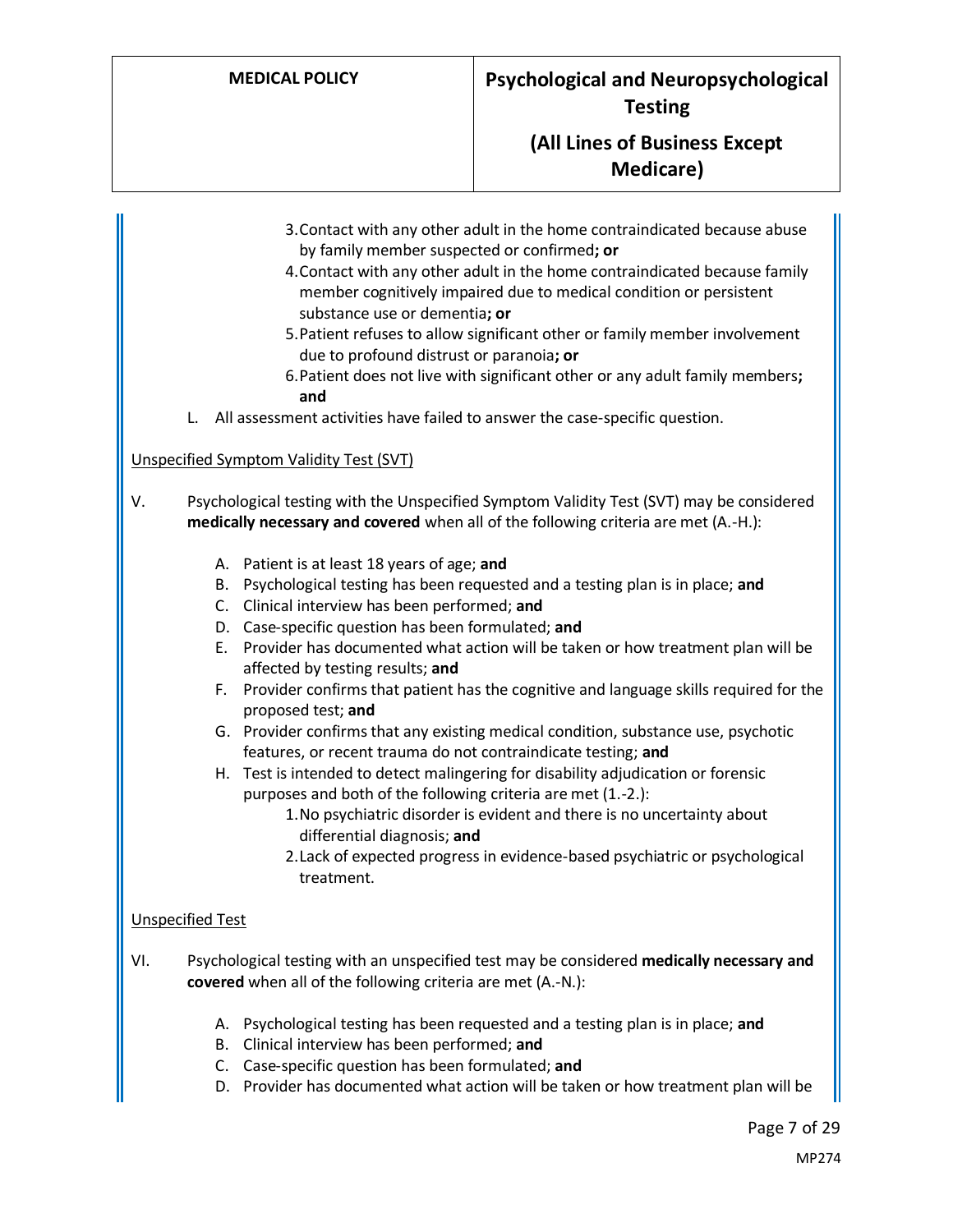affected by testing results; **and**

- E. Provider confirms that patient has the cognitive and language skills required for the proposed test; **and**
- F. Provider confirms that any existing medical condition, substance use, psychotic features, or recent trauma do not contraindicate testing; **and**
- G. Medical evaluation has been performed since onset of symptoms to rule out medical causes
- H. At least one of the following criteria are met (1.-3.):
	- 1. Lack of expected progress in evidence-based psychiatric or psychological treatment, or psychiatric disorder is evident but there is uncertainty about differential diagnosis and all of the following criteria are met (a.-d.):
		- a. At least 1 validated symptom inventory or rating scale administered to patient or caregiver; **and**
		- b. Patient psychiatric and medical history obtained; **and**
		- c. Functional impairment and medical history explored; **and**
		- d. Family psychiatric and medical history explored; **or**
	- 2. Behavioral prediction for judicial or correctional purposes; **or**
	- 3. Detection of malingering for disability adjudication or forensic purposes; **and**

I. Lack of expected progress in evidence-based psychiatric or psychological treatment, or psychiatric disorder is evident but there is uncertainty about differential diagnosis and all of the following criteria are met (1.-4.):

- 1. At least 1 validated symptom inventory or rating scale administered to patient or caregiver; **and**
- 2. Patient psychiatric and medical history obtained; **and**
- 3. Functional impairment or report of internal distress; **and**
- 4. Family psychiatric and medical history explored; **and**
- J. At least one of the following criteria are met (1.-4.):
	- 1.Provider reviewed records of previous treatment or psychological testing; **or**
	- 2.Provider consulted with previous or current service provider; **or**
	- 3.Provider is unable to obtain this information despite at least 2 attempts; or
	- 4.No other psychiatric or substance use services provided to patient within last 2 years; **and**
- K. One of the following criteria are met (1.-3.):
	- 1.If patient is younger than 13 years of age, all of the following criteria are met (a.-c.):
		- a. At least ONE parent or guardian has been interviewed; **and**
		- b. To rule out medical causes, medical evaluation has been performed since the onset of symptoms to rule out medical causes via either of the following (i.-ii.)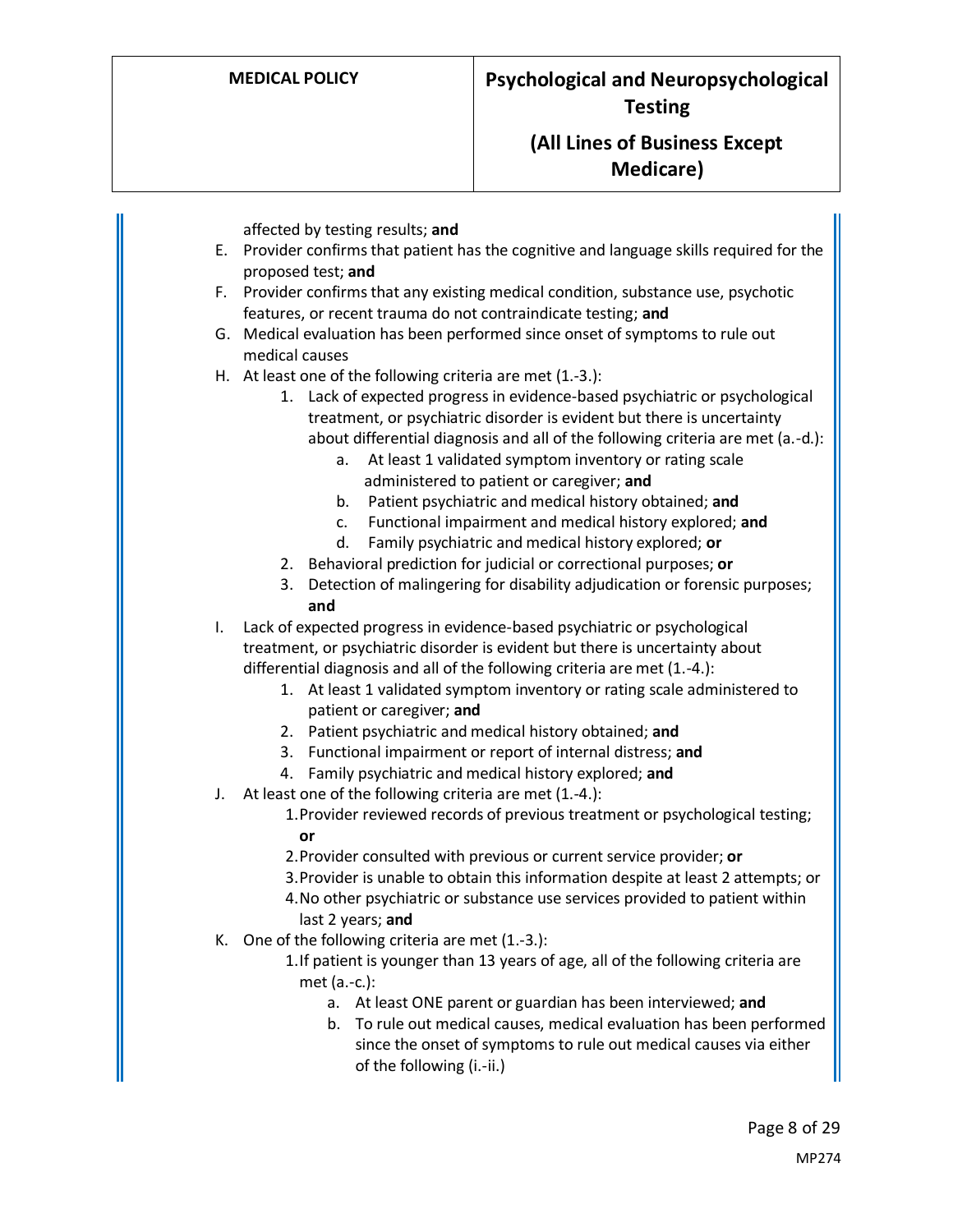- i. Provider performed physical examination and appropriate follow-up medical tests or imaging; **or**
- ii. Provider consulted with patient's physician or previous physicians.
- c. At least one of the following structured or semi-structured interviews has been performed (i.-v.):
	- i. Mini-International Neuropsychiatric Interview for Children and Adolescents (MINI-KID); **or**
	- ii. Anxiety Disorders Interview Schedule for Children (ADIS) Child and Parent Interview Schedules; **or**
	- iii. Kiddie Schedule for Affective Disorders and Schizophrenia (K-SADS); **or**
	- iv. Children's Interview for Psychiatric Syndromes (ChIPS) Child and Parent (P-ChIPS) Versions; **or**
	- v. Diagnostic Interview Schedule for Children (DISC); **or**

2.If patient is between 13 and 18 years of age, both of the following criteria are met (a.-b.)

- a. At least one parent or guardian has been interviewed; **and**
	- b. At least one of the following structured or semi-structured interviews has been performed (i.-iv.)
		- i. Mini-International Neuropsychiatric Interview for Children and Adolescents (MINI-KID); **or**
		- ii. Anxiety Disorders Interview Schedule for Children (ADIS) Child and Parent Interview Schedules; **or**
		- iii. Kiddie Schedule for Affective Disorders and Schizophrenia (K-SADS); **or**

Children's Interview for Psychiatric Syndromes (ChIPS) Child and Parent (P-ChIPS) Versions; **or**

- iv. Diagnostic Interview Schedule for Children (DISC); **or**
- 3.If patient is more than 18 years of age, at least one of the following structured or semi-structured interviews has been performed (a.-c.):
	- a. Structured Clinical Interview for DSM Disorders (SCID); **or**
	- b. Mini-International Neuropsychiatric Interview (MINI); **or**
	- c. Schedule for Affective Disorders and Schizophrenia (SADS); **and**
- L. In seeking collateral information from significant other or family members that live with patient, at least one of the following criteria are met (1.-6.):
	- 1. Interview at least 1 family member**; or**
	- 2.All other adults in the home contacted and each refuses to participate; or
	- 3.Contact with any other adult in the home contraindicated because abuse by family member suspected or confirmed**; or**
	- 4.Contact with any other adult in the home contraindicated because family member cognitively impaired due to medical condition or persistent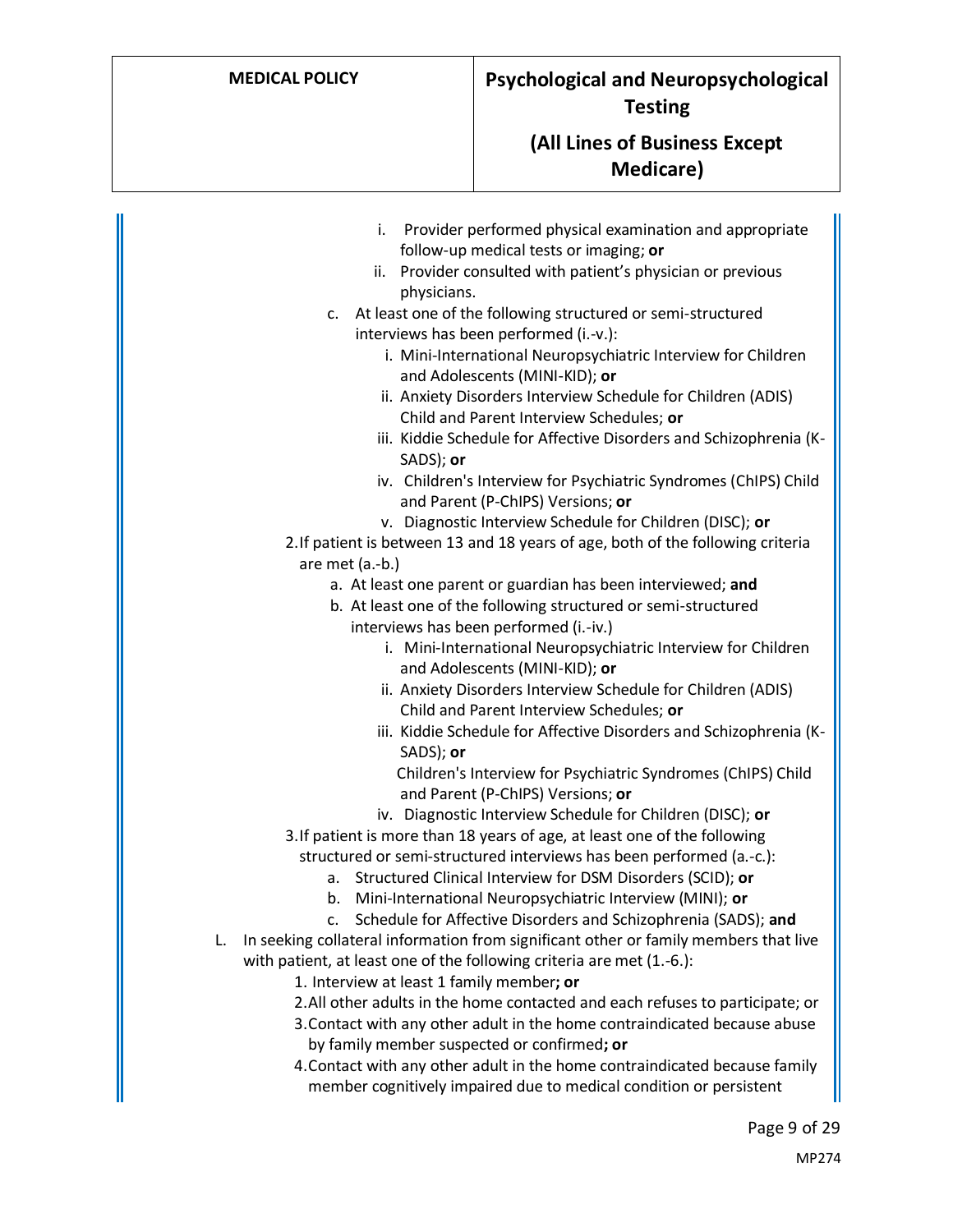- substance use or dementia**; or**
- 5.Patient refuses to allow significant other or family member involvement due to profound distrust or paranoia**; or**
- 6.Patient does not live with significant other or any adult family members**; and**
- M. If behavioral disturbance is suspected or confirmed, at least one of the following criteria are met (1.-3.):
	- 1. Validated rating scale completed by teacher(s); **or**
	- 2. Consultation with school personnel or other important persons in patient's life; **or**
	- 3. Direct observation of parent-child interactions or child in natural settings; **and**
	- 4. All assessment activities have failed to answer the case-specific question.

#### **Frequency Limits**

VII. Billing of psychological testing (including evaluation, administration, scoring, and interpretation) in excess of 8 hours or more than once (1) per calendar year is subject to medical necessity review.

#### **Non-Covered Testing**

- VIII. Non-computerized psychological testing is considered **not medically necessary and is not covered** when criteria I.-VI. above is not met, including, but not limited to the following:
	- A. Testing for any vocational or educational purposes
	- B. Return to sports or recreational activities assessment
	- C. Disability determination
	- D. General screening without symptoms of a neurologic disorder
	- E. Legal competency determination
	- F. Determining age-appropriate mental changes
	- G. Migraine headache
	- H. Mild cognitive impairment
	- I. Chronic fatigue syndrome
	- J. Baseline assessments in the absence of signs or symptoms
- IX. Computerized psychological testing (CPT: 96146) is considered **not medically necessary and not covered** for the treatment of any indication.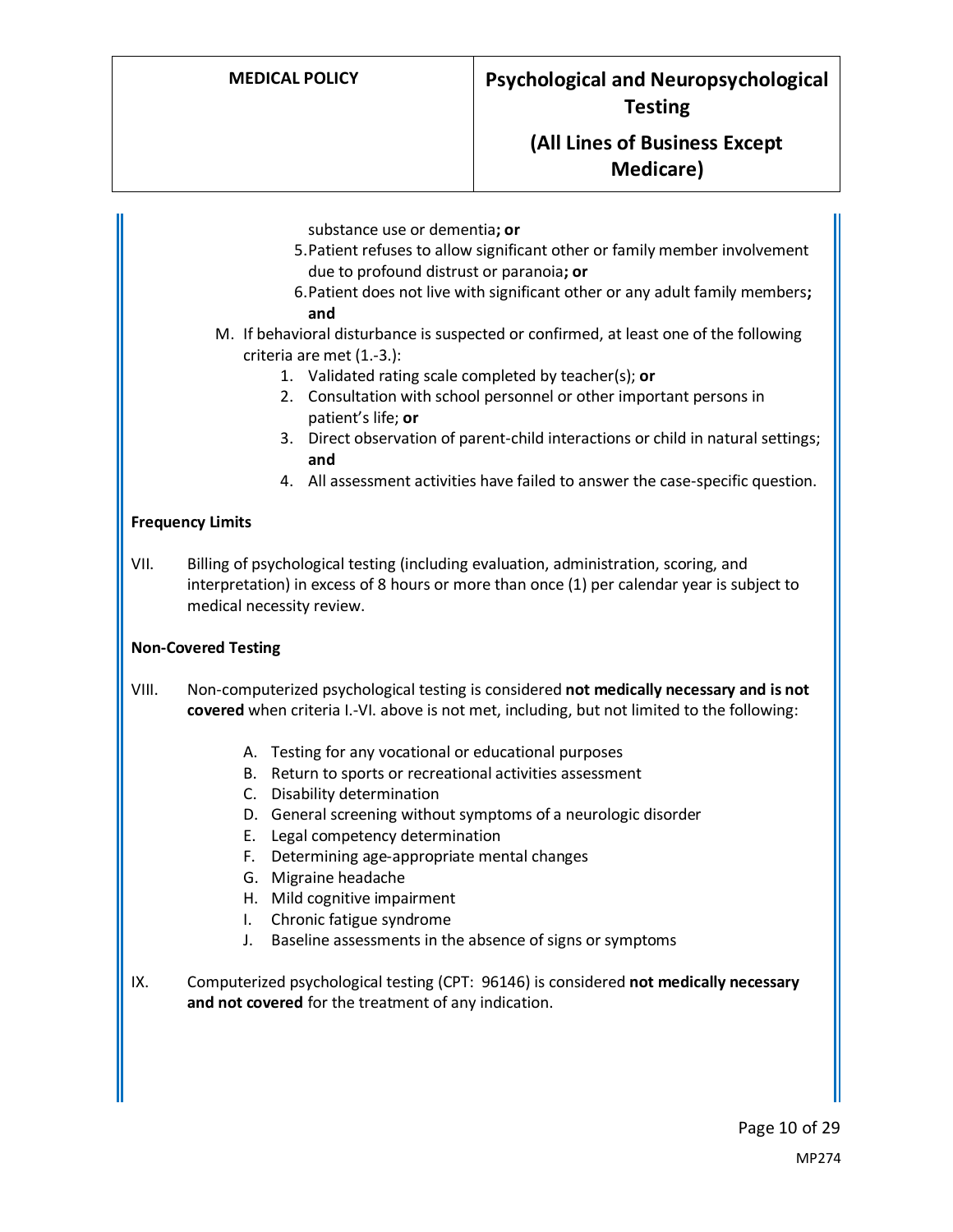### <span id="page-10-0"></span>**Neuropsychological Testing**

*Non-computerized Neuropsychological Testing*

- X. The medical application of non-computerized neuropsychological testing may be considered **medically necessary and covered** when **all** of the following (A.-B.) criteria are met:
	- A. The patient meets **one or more** of the following (1.-3.) criteria:
		- 1. Testing is required for the diagnosis of a neurologic disorder or injury (see note below for examples of disorders or injuries that may require neuropsychological testing); **or**
		- 2. Testing is required to measure changes in functional impairment or disease progression (e.g., head injury, stroke, concussion); **or**
		- 3. The patient has an established diagnosis of a neurologic disorder or injury and testing is required for the formulation of rehabilitation and/or management strategies; **and**
	- B. Neuropsychological testing is intended to alter patient management.

Note: Clinical *examples* of neurologic disorders or injuries that may require neuropsychological testing when the above criteria are met, include, but are not limited to:

- 1. Early, undifferentiated dementia (not age related)
- 2. Differential diagnosis of Alzheimer's disease, Pick's disease, Lewy body disease, etc.
- 3. Diseases of the brain, including tumors, malformations, demyelinating, and extrapyramidal disease
- 4. History of intracranial surgery
- 5. Cerebral anoxic or hypoxic event
- 6. Toxic, infectious, metabolic, or anoxic encephalopathy
- 7. Encephalitis or meningitis
- 8. Seizure disorders
- 9. Stroke or cerebral vascular injury (e.g., brain aneurysm, subdural hematoma)
- 10. Moderate or severe traumatic brain injury, including post-concussion syndrome
- XI. Non-computerized neuropsychological testing is considered **not medically necessary and is not covered** when criterion X. above is not met, including, but not limited to the following:
	- A. Testing for any vocational or educational purposes
	- B. Return to sports or recreational activities assessment
	- C. Disability determination
	- D. General screening without symptoms of a neurologic disorder
	- E. Legal competency determination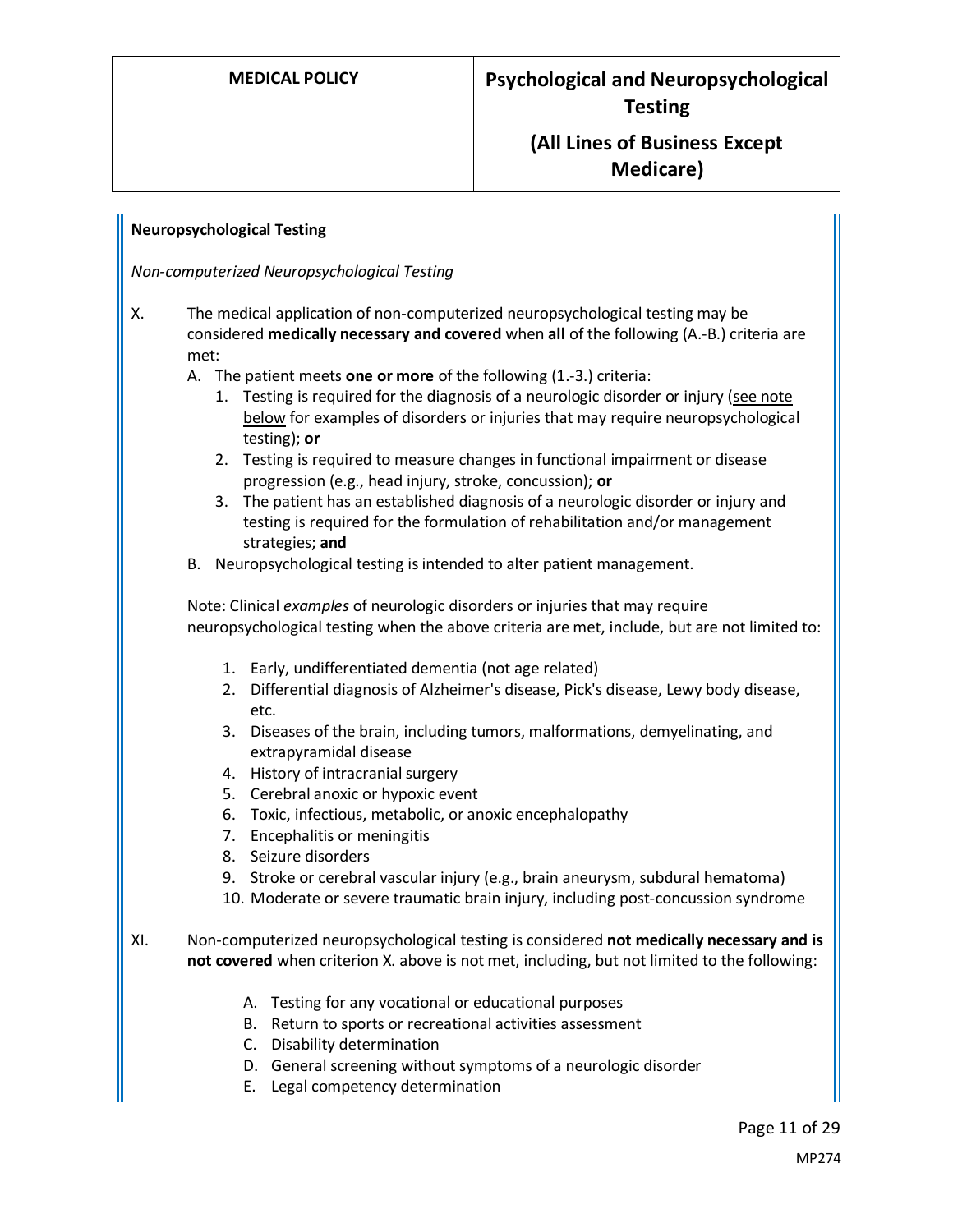- F. Determining age appropriate mental changes
- G. Migraine headache
- H. Mild cognitive impairment
- I. Chronic fatigue syndrome
- J. Baseline assessments in the absence of signs or symptoms

*Repeat Non-computerized Neuropsychological Testing*

XII. Repeat non-computerized neuropsychological testing may be considered **medically necessary and is covered** when **all** of the following (A.-C.) criteria are met:

- A. The initial test was completed within the last 12 months; **and**
- B. Repeat testing is needed to measure changes in functional impairment or disease progression (e.g., head injury, stroke, concussion); **and**
- C. Results of repeat neuropsychological testing will alter the patient's treatment plan.
- XIII. Repeat non-computerized neuropsychological testing is considered **not medically necessary and is not covered** when criterion III. above is not met.

*Frequency Limitation*

XIV. Billing of neuropsychological testing (including evaluation, administration, scoring, and interpretation) in excess of 8 hours or more than once (1) per calendar year is subject to medical necessity review.

*Computerized Neuropsychological Testing*

XV. Computerized neuropsychological testing with computerized cognitive assessment systems is considered **not medically necessary and is not covered** for any indication**.**

Link t[o Policy Summary](#page-18-0)

### **BILLING GUIDELINES**

*For all lines of business except Providence St. Joseph Health (except Providence St. Joseph Health Northern California):* 

- The CPT codes below will pay when paired with one of the diagnosis codes present in the Billing [Guidelines Appendix](#page-19-0) below.
- Billing of psychological or neuropsychological testing (including evaluation, administration, scoring, and interpretation) in excess of 8 hours or more than once (1) per calendar year is subject to medical necessity review.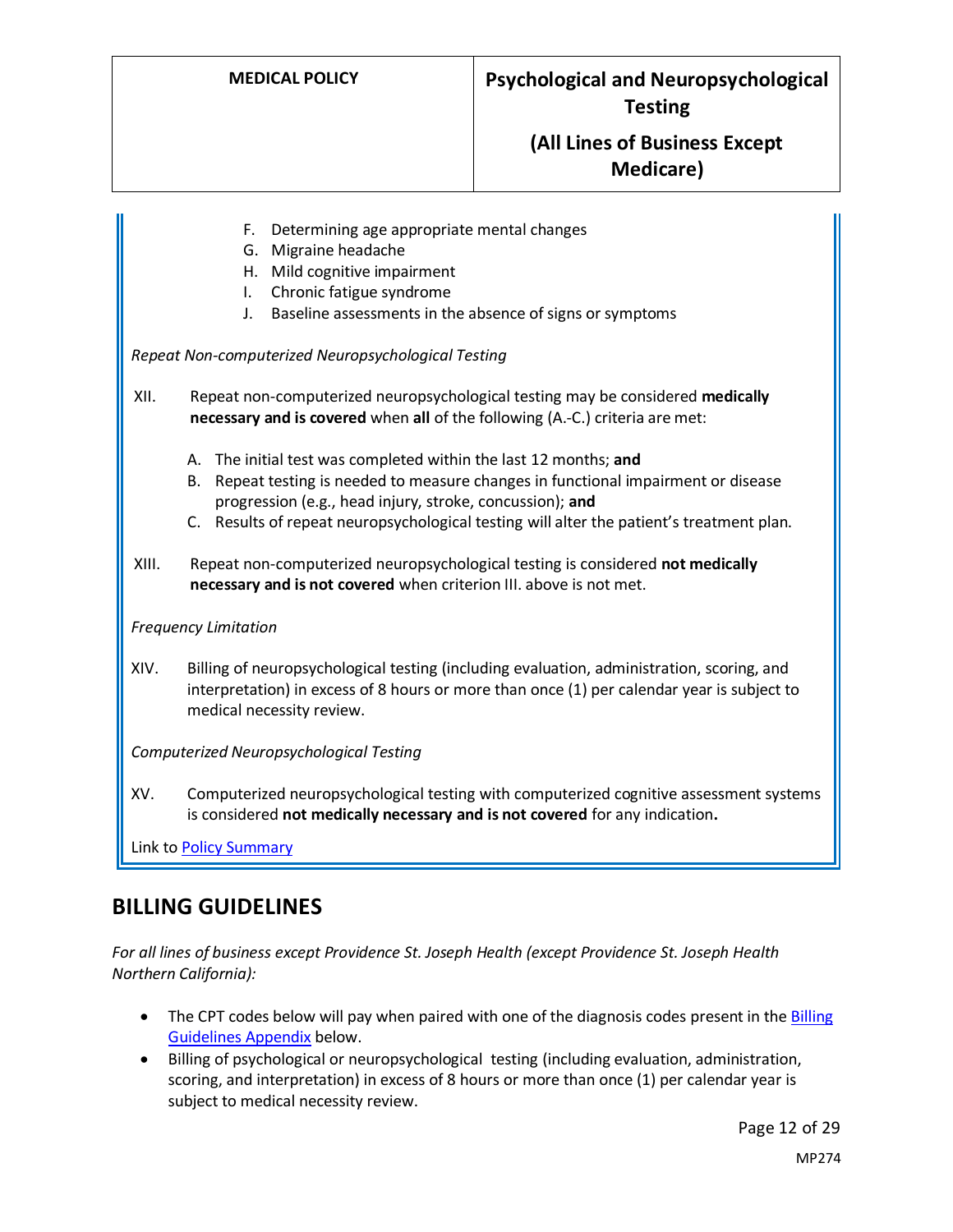# **CPT/HCPCS CODES**

|       | <b>All Lines of Business Except Medicare</b>                                                                                                                                                                                                                                                                                                                                                                                                                          |
|-------|-----------------------------------------------------------------------------------------------------------------------------------------------------------------------------------------------------------------------------------------------------------------------------------------------------------------------------------------------------------------------------------------------------------------------------------------------------------------------|
|       | <b>No Prior Authorization Required</b><br>Note: Prior authorization is required for Providence St. Joseph Health (except Providence St. Joseph                                                                                                                                                                                                                                                                                                                        |
|       | Health Northern California).                                                                                                                                                                                                                                                                                                                                                                                                                                          |
| 96116 | Neurobehavioral status exam (clinical assessment of thinking, reasoning and judgment, [<br>eg, acquired knowledge, attention, language, memory, planning and problem solving,<br>and visual spatial abilities ]), ), by physician or other qualified health care professional,<br>both face-to-face time with the patient and time interpreting test results and preparing<br>the report; first hour                                                                  |
| 96121 | Neurobehavioral status exam (clinical assessment of thinking, reasoning and judgment,<br>[eg, acquired knowledge, attention, language, memory, planning and problem solving,<br>and visual spatial abilities]), by physician or other qualified health care professional, both<br>face-to-face time with the patient and time interpreting test results and preparing the<br>report; each additional hour (List separately in addition to code for primary procedure) |
| 96130 | Psychological testing evaluation services by physician or other qualified health care<br>professional, including integration of patient data, interpretation of standardized test<br>results and clinical data, clinical decision making, treatment planning and report, and<br>interactive feedback to the patient, family member(s) or caregiver(s), when performed;<br>first hour                                                                                  |
| 96131 | Psychological testing evaluation services by physician or other qualified health care<br>professional, including integration of patient data, interpretation of standardized test<br>results and clinical data, clinical decision making, treatment planning and report, and<br>interactive feedback to the patient, family member(s) or caregiver(s), when performed;<br>each additional hour (List separately in addition to code for primary procedure)            |
| 96132 | Neuropsychological testing evaluation services by physician or other qualified health<br>care professional, including integration of patient data, interpretation of standardized<br>test results and clinical data, clinical decision making, treatment planning and report,<br>and interactive feedback to the patient, family member(s) or caregiver(s), when<br>performed; first hour                                                                             |
| 96133 | Neuropsychological testing evaluation services by physician or other qualified health<br>care professional, including integration of patient data, interpretation of standardized<br>test results and clinical data, clinical decision making, treatment planning and report,<br>and interactive feedback to the patient, family member(s) or caregiver(s), when<br>performed; each additional hour (List separately in addition to code for primary<br>procedure)    |
| 96136 | Psychological or neuropsychological test administration and scoring by physician or<br>other qualified health care professional, two or more tests, any method; first 30 minutes                                                                                                                                                                                                                                                                                      |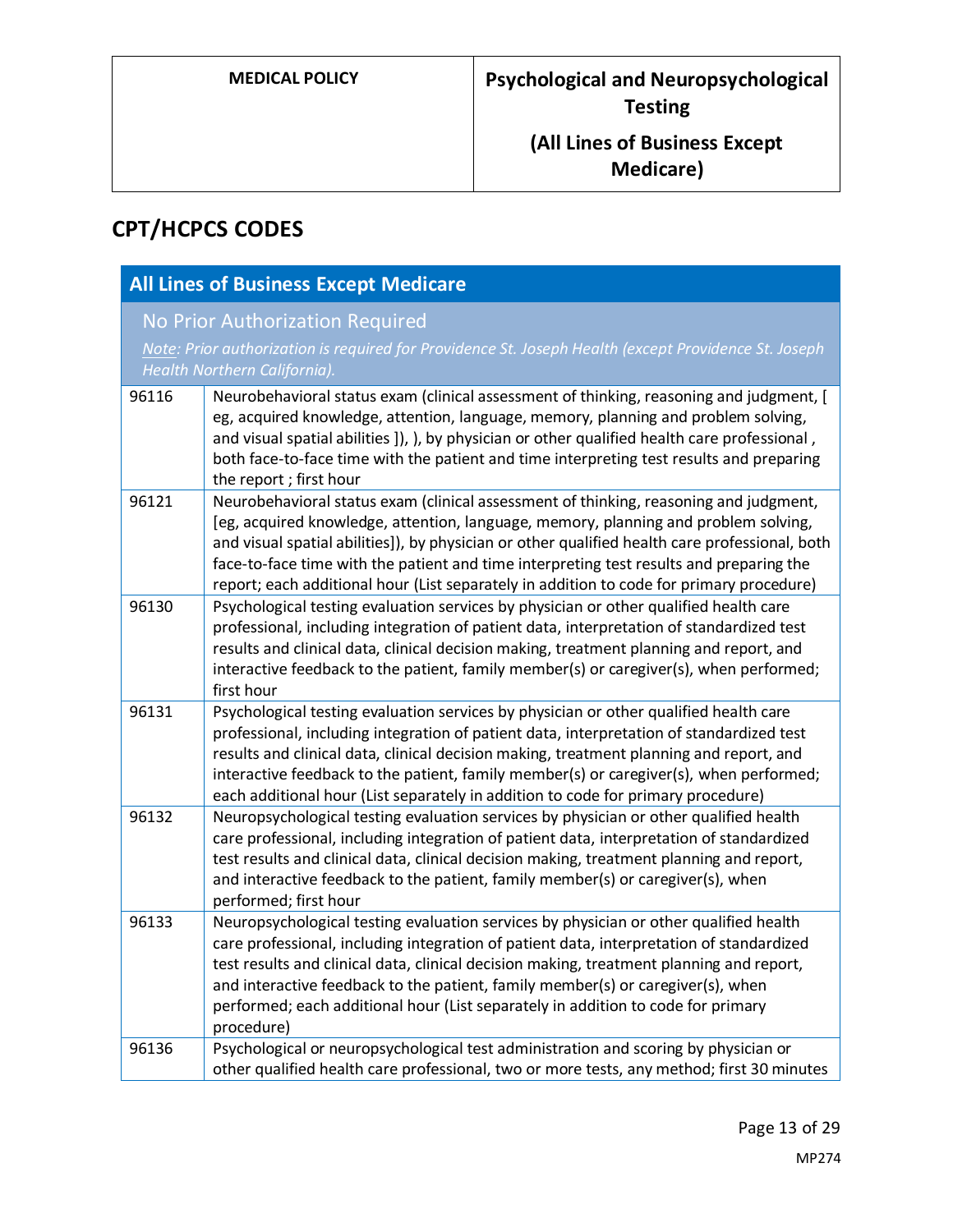| 96137       | Psychological or neuropsychological test administration and scoring by physician or      |
|-------------|------------------------------------------------------------------------------------------|
|             | other qualified health care professional, two or more tests, any method; each additional |
|             | 30 minutes (List separately in addition to code for primary procedure)                   |
| 96138       | Psychological or neuropsychological test administration and scoring by technician, two   |
|             | or more tests, any method; first 30 minutes                                              |
| 96139       | Psychological or neuropsychological test administration and scoring by technician, two   |
|             | or more tests, any method; each additional 30 minutes (List separately in addition to    |
|             | code for primary procedure)                                                              |
| Not Covered |                                                                                          |
| 96146       | Psychological or neuropsychological test administration, with single automated,          |
|             | standardized instrument via electronic platform, with automated result only              |

# **DESCRIPTION**

### **Non-computerized Neuropsychological Testing**

Neuropsychological testing is a performance-based method to assess a patients cognitive functioning.<sup>1</sup> Testing can be used to examine the cognitive consequences of brain damage, brain disease, and severe mental illness. "There are several specific uses of neuropsychological assessment, including collection of diagnostic information, differential diagnostic information, assessment of treatment response, and prediction of functional potential and functional recovery."<sup>1</sup> Neuropsychological evaluation involves a clinical interview along with the administration, scoring, and interpretation of assessments that objectively and quantitatively assess the functional integrity of the brain.

### **Computerized Neuropsychological Testing**

Computerized cognitive assessment systems, such as MindStreams® Cognitive Health Assessment (Neuropteran); Cambridge Neuropsychological Testing Automated Battery (CANTAB); Alzheimer's, CANTAB ADHD; CANTAB's Core Cognition battery; CNS Vital Signs; MicroCog; and Computer-Administered Neuropsychological Screen for Mild Cognitive Impairment (CANS-MCI) are computerized cognitive testing systems for the assessment and treatment of cognitive health. "Computerized neurocognitive assessments have been deemed advantageous due to the ease of administration, ability for immediate scoring, and reported increases in test-retest reliability."<sup>2</sup>

# **REVIEW OF EVIDENCE**

A review of the ECRI, Hayes, Cochrane, and PubMed databases was conducted to evaluate the medical application of neuropsychological testing. Below is a summary of the available evidence identified through January 2021.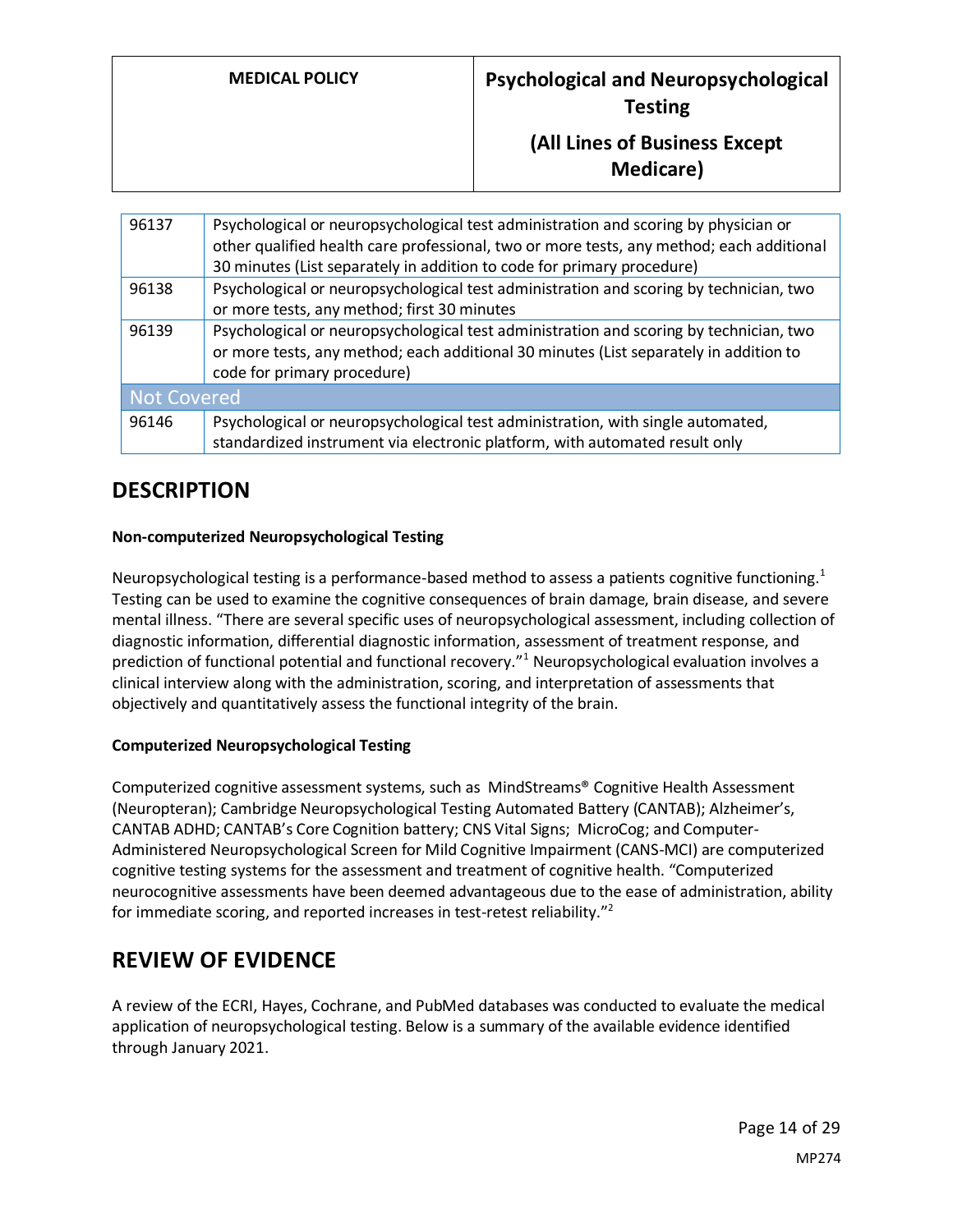### **Non-Computerized Neuropsychological Testing**

| Neurologic disorders/injuries<br>that may require<br>neuropsychological testing: | <b>Evidence:</b>                                                                                                                                                                                                                                                                                                                                                                                                                                                                                                                                                                                                                                                                                                                                                                                                                                                                                                                                                                                                                   |
|----------------------------------------------------------------------------------|------------------------------------------------------------------------------------------------------------------------------------------------------------------------------------------------------------------------------------------------------------------------------------------------------------------------------------------------------------------------------------------------------------------------------------------------------------------------------------------------------------------------------------------------------------------------------------------------------------------------------------------------------------------------------------------------------------------------------------------------------------------------------------------------------------------------------------------------------------------------------------------------------------------------------------------------------------------------------------------------------------------------------------|
| Dementia, Alzheimer's disease,<br>Lewy body disease, etc.                        | A 2017 systematic review and meta-analysis by Belleville et al.<br>$\overline{\phantom{a}}$<br>found high sensitivity and specificity values for 61<br>neuropsychological tests; thus indicating a good predictive<br>value of neuropsychological testing to detect the progression<br>of mild cognitive impairment to Alzheimer's demention. <sup>3</sup><br>In 2017, the Joint Program for Neurodegenerative Disease<br>$\qquad \qquad \blacksquare$<br>Work Group conducted a systematic review to evaluate the<br>role of neuropsychological assessments in evaluating<br>neurodegenerative dementias. <sup>4</sup> Neuropsychological testing<br>was shown to aid in the differentiation of Alzheimer's<br>dementia from dementia due to other causes (e.g., vascular<br>disease).<br>In 2015, a study by Yoon et al. found that neuropsychological<br>$\overline{\phantom{a}}$<br>testing helped to predict conversion of mild cognitive<br>impairment to dementia with Lewy bodies or Alzheimer's<br>dementia. <sup>5</sup> |
| Traumatic brain injury (TBI)                                                     | Historical and more recent studies support the clinical utility of<br>$\overline{\phantom{a}}$<br>neuropsychological testing in patients with traumatic brain<br>injury. <sup>6,7</sup> These more recent studies indicate<br>neuropsychological testing can aid in the classification of TBI<br>(i.e., mild, moderate, severe) and help predict concurrent TBI<br>symptoms.                                                                                                                                                                                                                                                                                                                                                                                                                                                                                                                                                                                                                                                       |
| Brain lesions, including tumors<br>and malformations                             | A 2017 study by Pranckeviciene et al. found that<br>$\overline{\phantom{a}}$<br>neuropsychological evaluation of brain tumor patients was<br>predictive of cognitive impairments and psychological<br>distress. <sup>8</sup><br>A 2016 systematic review by Meskal et al. found that<br>$\overline{\phantom{a}}$<br>neuropsychological testing in meningioma patients resulted in<br>the adequate diagnosis and treatment of cognitive deficits.<br>The results also suggested that neuropsychological testing may<br>lead to improved outcomes and quality of life in meningioma<br>patients. <sup>9</sup><br>Cochereau et al. found that patients with low-grade gliomas<br>(LGG) have neuropsychological impairments, and<br>neuropsychological testing in LGG patients can aid in the<br>diagnosis of insidious cognitive deficits. <sup>10</sup>                                                                                                                                                                              |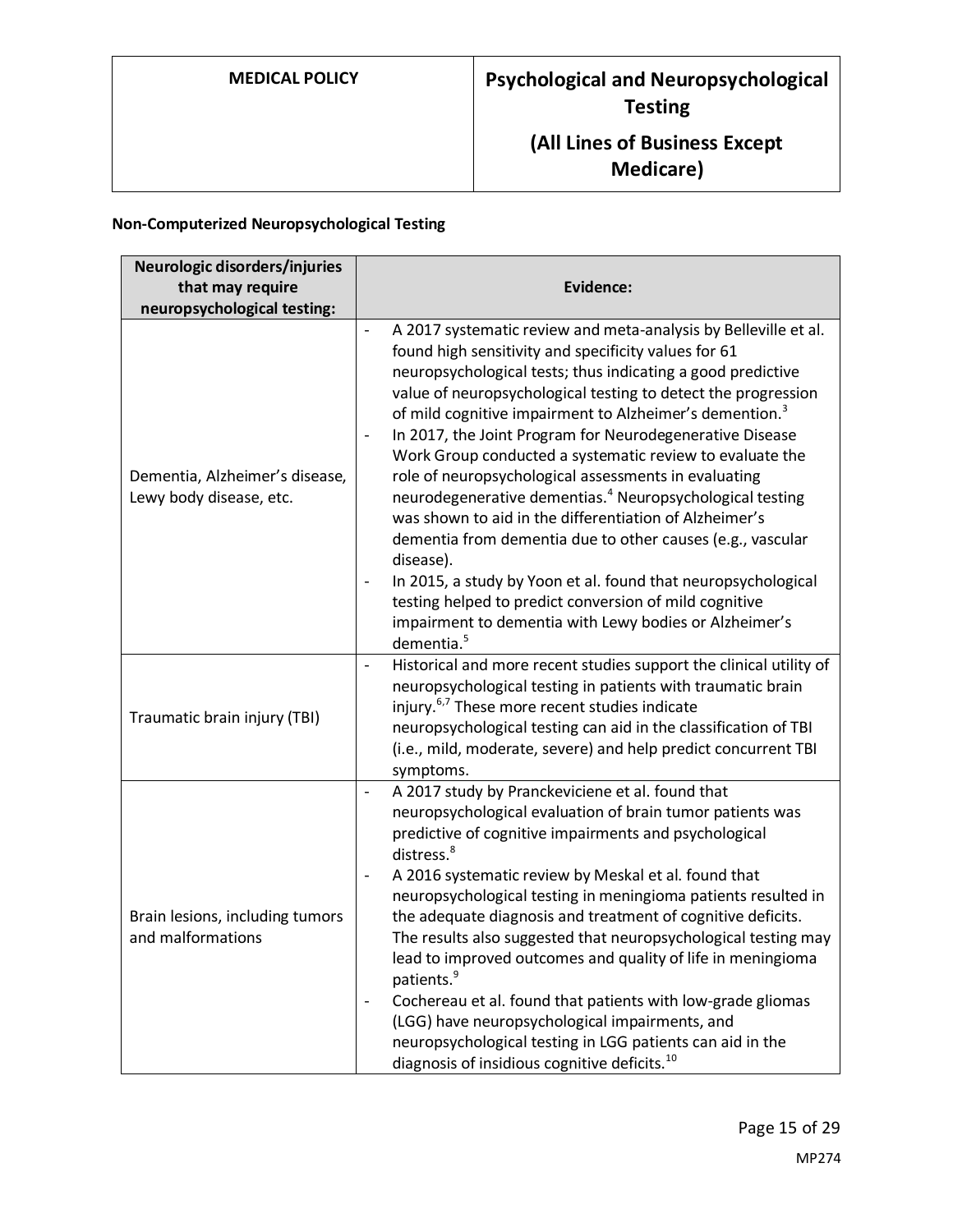| Demyelinating diseases (e.g.,<br>multiple sclerosis) | A 2018 study by von Bismarck et al. found a high prevalence of<br>patients with early-stage multiple sclerosis had<br>neuropsychological symptoms, and these symptoms were<br>accurately diagnosed with neuropsychological testing. <sup>11</sup><br>Ruet and Brochet (2018) found neuropsychological testing in<br>$\overline{\phantom{a}}$<br>patients with multiple sclerosis (MS) to be validated methods<br>for evaluating and characterizing the extent and severity of<br>cognitive impairment in MS patients. <sup>12</sup><br>A 2016 systematic review by Vollmer et al. found an<br>$\frac{1}{2}$<br>association between neuropsychological testing diagnosed<br>cognitive decline and associated brain volume loss in MS<br>patients. <sup>13</sup> |
|------------------------------------------------------|----------------------------------------------------------------------------------------------------------------------------------------------------------------------------------------------------------------------------------------------------------------------------------------------------------------------------------------------------------------------------------------------------------------------------------------------------------------------------------------------------------------------------------------------------------------------------------------------------------------------------------------------------------------------------------------------------------------------------------------------------------------|
| Encephalopathies                                     | A 2017 study by Moore et al. established the clinical utility of<br>$\blacksquare$<br>neuropsychological testing for diagnosing cognitive<br>impairment in adults living with HIV/AIDS. <sup>14</sup><br>A 2017 systematic review and meta-analysis by Burton et al.<br>$\blacksquare$<br>found that neuropsychological testing diagnosed ongoing<br>specific cognitive impairments in post childhood acute<br>disseminated encephalomyelitis. <sup>15</sup>                                                                                                                                                                                                                                                                                                   |
| Epilepsy and seizure disorder                        | A 2017 systematic review by Parra-Diaz and colleagues found<br>$\blacksquare$<br>that pre-surgical neuropsychological testing along with a<br>functional MRI predict memory outcome after surgical<br>treatment of refractory mesial temporal lobe epilepsy. <sup>16</sup><br>In 2017, Grau-Lopez evaluated neuropsychological and clinical<br>$\overline{\phantom{a}}$<br>features in predicting seizure control in patients with mesial<br>temporal epilepsy. <sup>17</sup> Neuropsychological testing identified<br>moderate-severe cognitive impairment in patients with poor<br>seizure control.                                                                                                                                                          |
| Neurotoxin exposure                                  | A 2016 study by Nascimento et al. demonstrated the clinical<br>$\overline{\phantom{a}}$<br>utility of neuropsychological testing for diagnosing<br>neurotoxicity in children due to environmental exposure to<br>manganese. <sup>18</sup>                                                                                                                                                                                                                                                                                                                                                                                                                                                                                                                      |
| <b>Stroke</b>                                        | Recent studies have demonstrated the clinical benefits of<br>$\overline{a}$<br>neuropsychological testing in post-stroke patients. <sup>19,20</sup> The<br>early diagnosis of neurological and functional deficits may<br>improve quality of life and the rehabilitative process in these<br>patients.                                                                                                                                                                                                                                                                                                                                                                                                                                                         |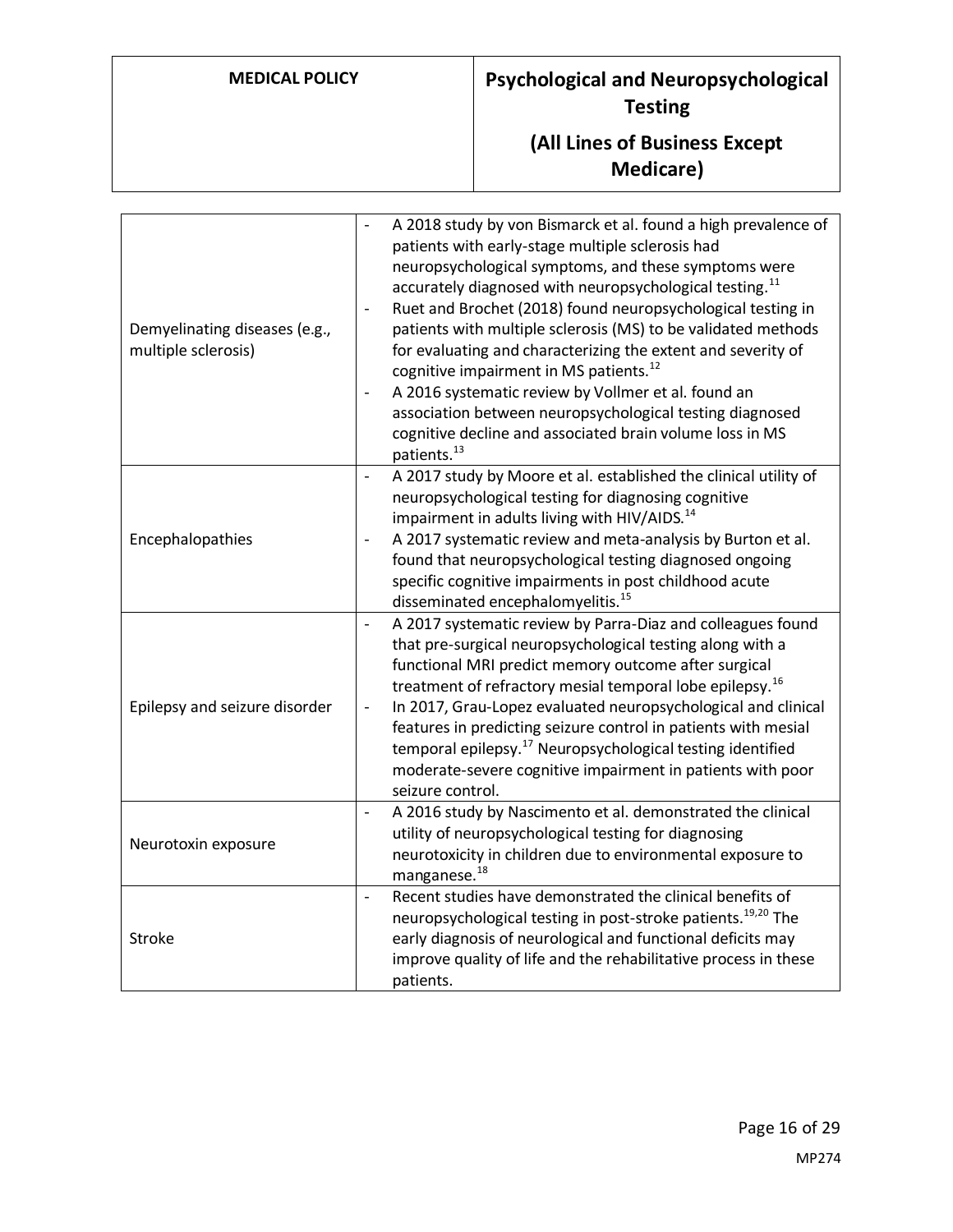#### **Computerized Neuropsychological Testing**

#### Systematic Reviews

• In 2017, Farnsworth et al. conducted a systematic review and meta-analysis to evaluate the reliability of computerized neurocognitive tests (CNTs) for concussion assessment.<sup>21</sup> The literature review identified 18 studies encompassing 2,674 patients. Of the CNTs evaluated, the proportion of acceptable outcomes was highest for the Axon Sports CogState Test (75%) and lowest for the ImPACT test (25%). The authors concluded that the Axon Sports CogState Test may be a reliable CNT; however, "future studies are needed to compare the diagnostic accuracy of these instruments."<sup>21</sup>

#### Nonrandomized Studies

• In 2017, Nelson 2017 et al. conducted a nonrandomized study to evaluate the reliability and validity of three computerized neurocognitive assessment tools (CNTs) for assessing mild traumatic brain injury (mTBI).<sup>22</sup> A total of 94 mTBI patients and matched trauma control (n=80) patients were recruited from an emergency department and given neurocognitive assessments within 72 hours of injury and at 15 and 45 days post-injury.

The CNTs evaluated did not yield significant differences between patients with mTBI versus other injuries. Other measures (e.g., symptom scores) better differentiated groups than CNTs. The authors concluded that, "(n)onspecific injury factors, and other characteristics common in ED settings, likely affect CNT performance across trauma patients as a whole and thereby diminish the validity of CNTs for assessing mTBI in this patient population."<sup>22</sup>

### **CLINICAL PRACTICE GUIDELINES**

### **Non-computerized Neuropsychological Testing**

#### American Academy of Neurology (AAN)

In 1996, the AAN published an evidence-based assessment of neuropsychological testing of adults.<sup>23</sup> The assessment indicated that neuropsychological testing in adults is most useful for the management and treatment of patients with suspected dementia, multiple sclerosis, Parkinson's disease, traumatic brain injury, stroke, and HIV encephalopathy. The authors also concluded that neuropsychological testing is useful in patients undergoing epilepsy surgery.

The 2010 AAN (reaffirmed in 2013) evidence-based practice parameter regarding the evaluation and management of driving risk in patients with dementia indicated there was inadequate or conflicting data to reach a conclusion regarding the clinical utility of neuropsychological testing or other interventions for drivers with dementia.<sup>24</sup>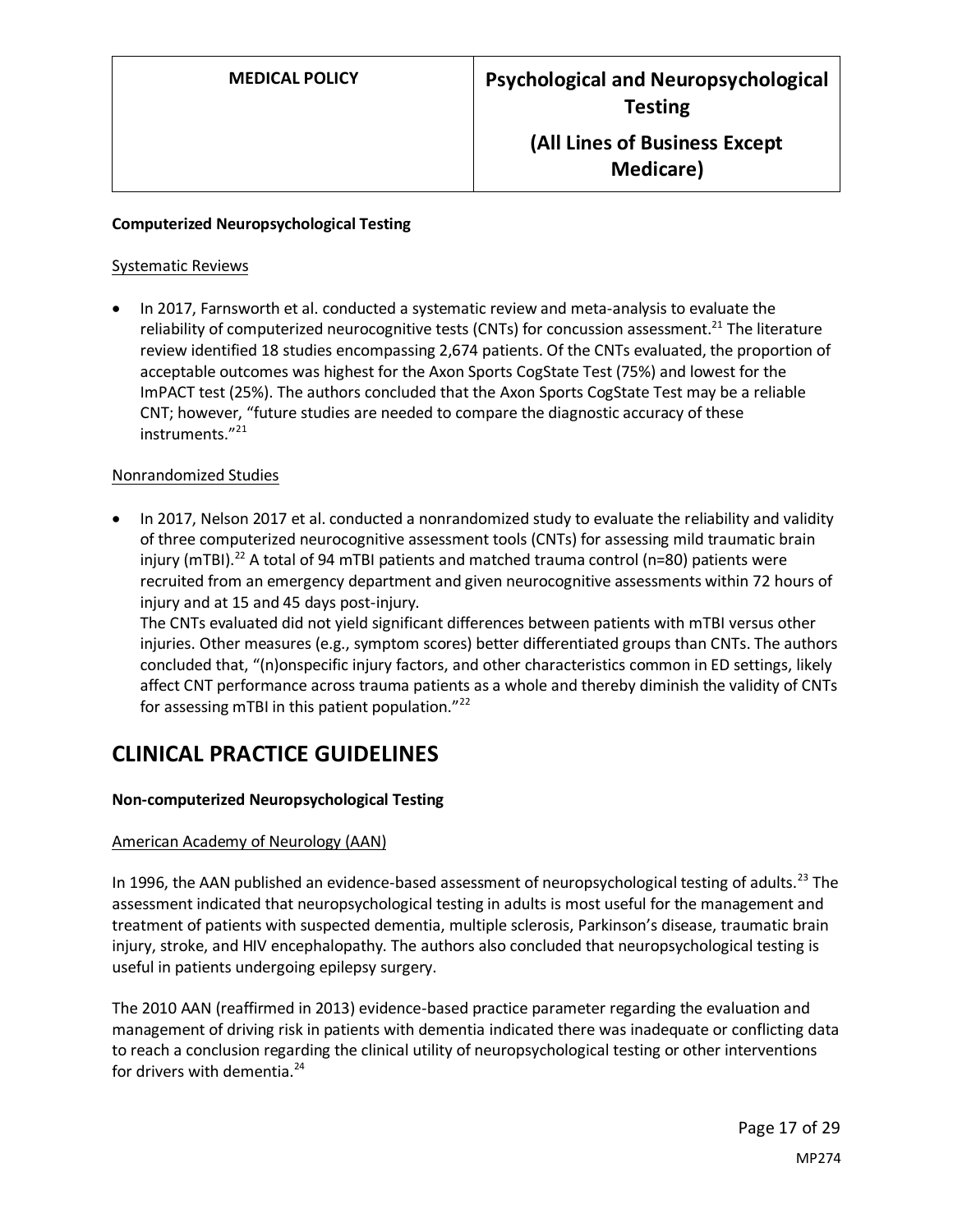The 2013 AAN evidence-based guideline for the evaluation and management of concussion in sports recommends the use of neuropsychological testing of memory performance, reaction time, and speed of cognitive processing to identify the presence of concussion.<sup>25</sup>

A 2018 AAN evidence-based practice guideline for mild cognitive impairment (MCI) concluded the following regarding neuropsychological testing to diagnose MCI:

"When screening or assessing for MCI, validated assessment tools should be used. Various instruments have acceptable diagnostic accuracy for detecting MCI, with no instrument being superior to another. Because brief cognitive assessment instruments are usually calibrated to maximize sensitivity rather than specificity, patients who test positive for MCI should then have further assessment (e.g., more in-depth cognitive testing, such as neuropsychological testing with interpretation based on appropriate normative data) to formally assess for this diagnosis."<sup>26</sup>

#### American Psychological Association (APA)

The 2012 evidence-based APA guidelines for the evaluation of dementia and age-related cognitive changes recommended the following:

- "Neuropsychological evaluation and cognitive testing remain the most effective differential diagnostic methods in discriminating pathophysiological dementia from age-related cognitive decline, cognitive difficulties that are depression related, and other related disorders. Even after reliable biological markers have been discovered, neuropsychological evaluation and cognitive testing will still be necessary to determine the onset of dementia, the functional expression of the disease process, the rate of decline, the functional capacities of the individual, and hopefully, response to therapies.
- Comprehensive neuropsychological evaluations for dementia and cognitive change include tests of multiple cognitive domains, typically including memory, attention, perceptual and motor skills, language, visuospatial abilities, reasoning, and executive functions."<sup>27</sup>

#### American Psychiatric Association (APA)

The 2007 evidence-based APA guideline for the treatment of patients with Alzheimer's disease and other dementias recommends the following regarding neuropsychological testing:

"Neuropsychological testing may be helpful in a number of ways. It may help in deciding whether a patient with subtle or atypical symptoms actually has dementia as well as in more thoroughly characterizing an unusual symptom picture. It is particularly useful in the evaluation of individuals who present with mild cognitive impairment, which requires evidence of memory and/or other cognitive difficulties in the presence of intact functioning, and in the evaluation of individuals with the onset of dementia early in life. Testing may help to characterize the extent of cognitive impairment, to distinguish among the types of dementias, and to establish baseline cognitive function. Neuropsychological testing may also help identify strengths and weaknesses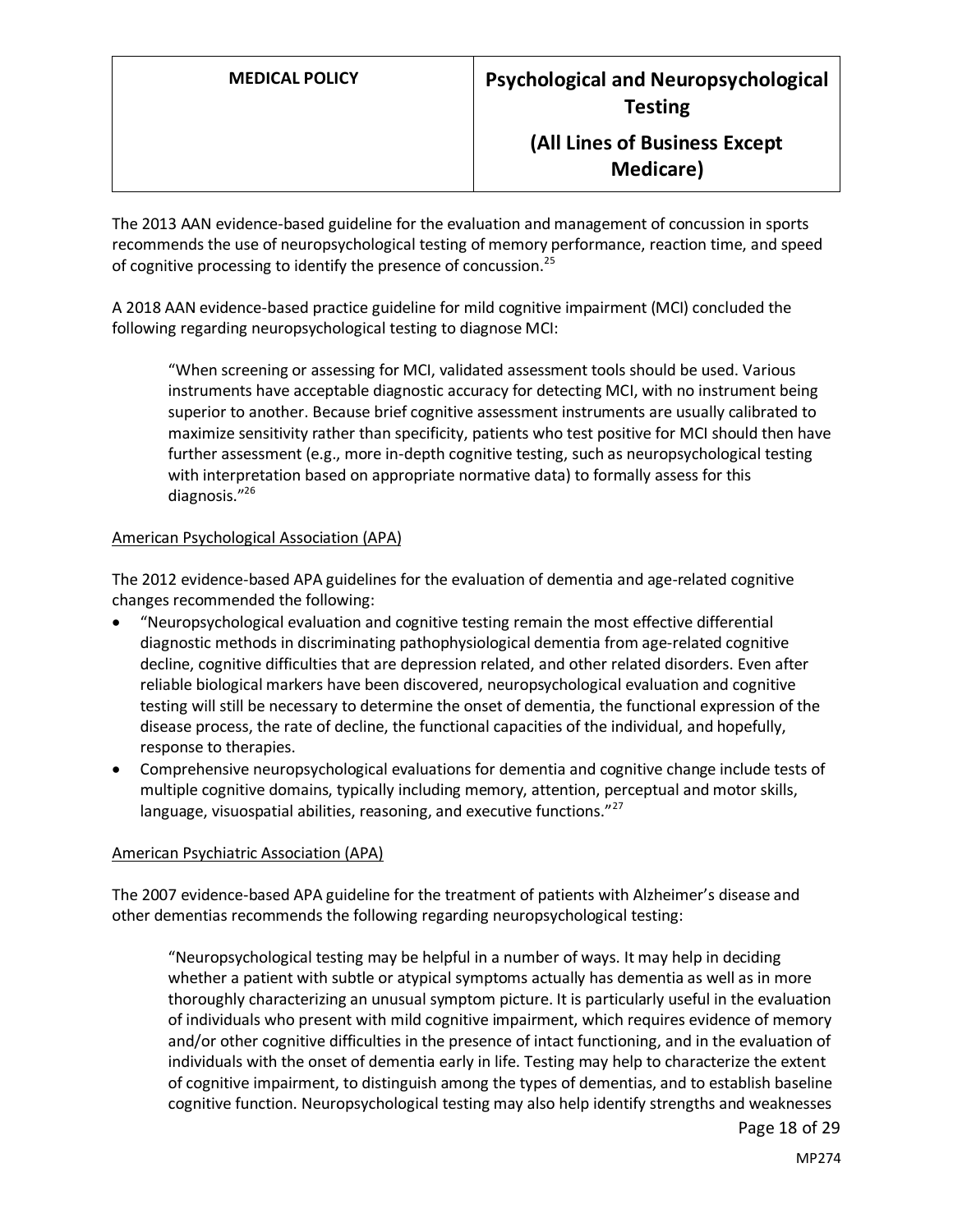that could guide expectations for the patient, direct interventions to improve overall function, assist with communication, and inform capacity determinations."<sup>28</sup>

### American Heart Association/American Stroke Association (AHA/ASA)

A 2016 evidence-based AHA/ASA guideline for adult stroke rehabilitation and recovery recommended the following regarding neuropsychological testing in post-stroke patients:

"A formal neuropsychological examination (including assessment of language, neglect, praxis, memory, emotional responses, and specific cognitive syndromes) may be helpful after the detection of cognitive impairment with a screening instrument. Neuropsychological protocols must be sensitive to a wide range of abilities, especially the assessment of executive and attentional functions."<sup>29</sup>

The guidelines go on to state that screening for cognitive deficits is recommended for all stroke patients before being discharged, and if deficits are identified a more detailed neuropsychological evaluation may be beneficial.

### **Computerized Neuropsychological Testing**

### American Psychological Association (APA)

The 2012 evidence-based APA guidelines for the evaluation of dementia and age-related cognitive changes stated the following regarding computerized neuropsychological testing:

"Technology assisted assessments (e.g., computer administered cognitive batteries, telehealth visits) are rapidly advancing, but appropriate psychometric properties and normative data are nascent. These technologies may have significant advantages for older persons with limited mobility or health care access but may also disadvantage older persons with limited experience and expertise interacting with technology."<sup>27</sup>

### <span id="page-18-0"></span>**POLICY SUMMARY**

Evidence demonstrates the clinical validity and utility of non-computerized neuropsychological testing for diagnosing neurologic disorders or injuries. These neurologic disorders or injuries include, but are not limited to, dementia, Alzheimer's disease, traumatic brain injury, brain lesions, demyelinating diseases, encephalopathies, seizure disorders, neurotoxin exposure, and stroke. In addition, several evidence-based clinical practice guidelines recommend neuropsychological testing for the evaluation and treatment of neurologic disorders and injuries.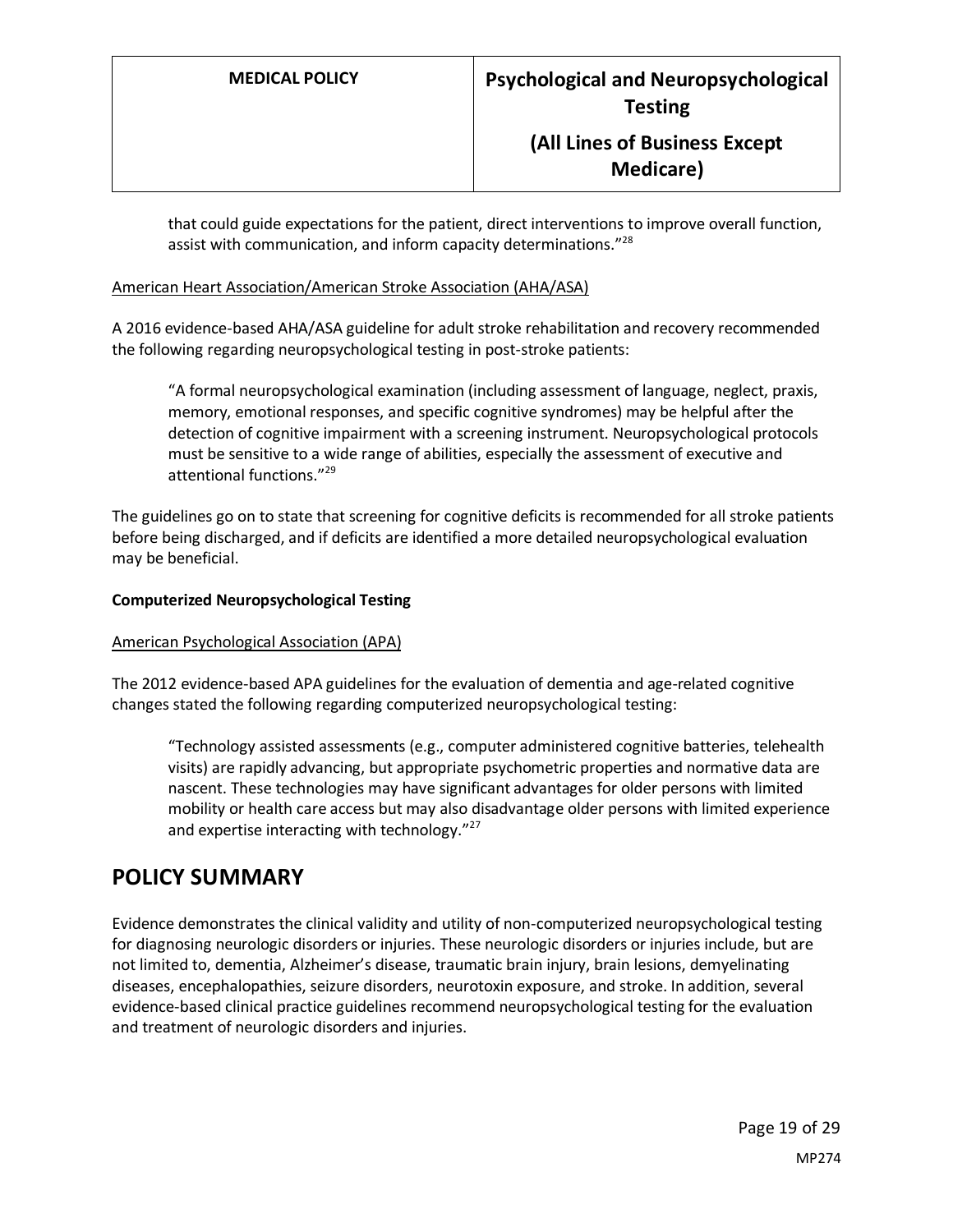| <b>MEDICAL POLICY</b> | <b>Psychological and Neuropsychological</b><br><b>Testing</b> |  |  |
|-----------------------|---------------------------------------------------------------|--|--|
|                       | (All Lines of Business Except<br><b>Medicare</b> )            |  |  |

There is insufficient published evidence to establish the accuracy and clinical utility of computerized neuropsychological testing. Additional studies of good methodological quality are required to establish the validity of these neuropsychological assessment technologies.

# <span id="page-19-0"></span>**BILLING GUIDELINES APPENDIX**

Psychological and neuropsychological testing may be considered medically necessary and covered when billed with any of the following ICD-10 codes:

| E6601           | F309  | F321   | F40220 | F4320 |
|-----------------|-------|--------|--------|-------|
| E662            | F310  | F322   | F40228 | F4321 |
| F0280           | F3110 | F323   | F40230 | F4322 |
| F0281           | F3111 | F324   | F40231 | F4323 |
| F200            | F3112 | F325   | F40232 | F4324 |
| F201            | F3113 | F3281  | F40233 | F4325 |
| F202            | F312  | F3289  | F40240 | F4329 |
| F203            | F3130 | F329   | F40241 | F438  |
| F205            | F3131 | F330   | F40242 | F439  |
| F2081           | F3132 | F331   | F40243 | F440  |
| F2089           | F314  | F332   | F40248 | F441  |
| F209            | F315  | F333   | F40290 | F442  |
| F21             | F3160 | F3340  | F40291 | F444  |
| F22             | F3161 | F3341  | F40298 | F445  |
| F <sub>23</sub> | F3162 | F3342  | F408   | F446  |
| F24             | F3163 | F338   | F409   | F447  |
| F250            | F3164 | F339   | F410   | F4481 |
| F251            | F3170 | F340   | F411   | F4489 |
| F258            | F3171 | F341   | F413   | F449  |
| F259            | F3172 | F3481  | F418   | F450  |
| F <sub>28</sub> | F3173 | F3489  | F419   | F451  |
| F <sub>29</sub> | F3174 | F349   | F422   | F4520 |
| F3010           | F3175 | F39    | F423   | F4521 |
| F3011           | F3176 | F4000  | F424   | F4522 |
| F3012           | F3177 | F4001  | F428   | F4529 |
| F3013           | F3178 | F4002  | F429   | F4541 |
| F302            | F3181 | F4010  | F430   | F4542 |
| F303            | F3189 | F4011  | F4310  | F458  |
| F304            | F319  | F40210 | F4311  | F459  |
| F308            | F320  | F40218 | F4312  | F481  |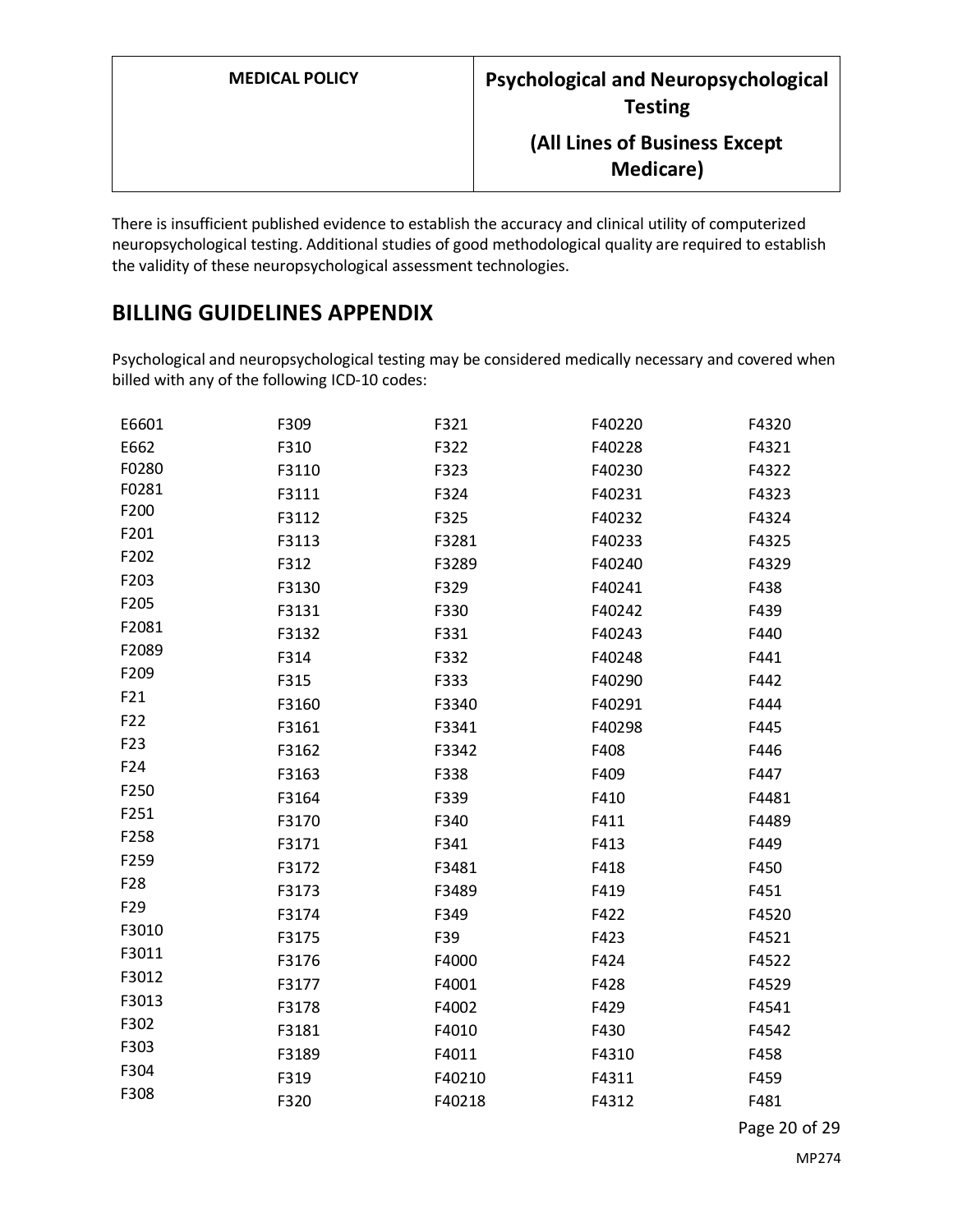|       | <b>MEDICAL POLICY</b> |             | <b>Psychological and Neuropsychological</b><br><b>Testing</b> |             |
|-------|-----------------------|-------------|---------------------------------------------------------------|-------------|
|       |                       |             | (All Lines of Business Except                                 |             |
|       |                       |             | <b>Medicare</b> )                                             |             |
| F482  | F531                  | F6551       | F981                                                          | A849        |
| F488  | F54                   | F6552       | F9821                                                         | A850        |
| F489  | F550                  | F6581       | F9829                                                         | A851        |
| F5000 | F551                  | F6589       | F983                                                          | A852        |
| F5001 | F552                  | F659        | F984                                                          | A858        |
| F5002 | F553                  | F66         | F985                                                          | A86         |
| F502  | F554                  | F6810       | A0101                                                         | A870        |
| F5081 | F558                  | F6811       | A0221                                                         | A871        |
| F5082 | F59                   | F6812       | A170                                                          | A872        |
| F5089 | F600                  | F6813       | A1782                                                         | A878        |
| F509  | F601                  | F688        | A203                                                          | A879        |
| F5101 | F602                  | <b>F68A</b> | A2781                                                         | A9231       |
| F5102 | F603                  | F69         | A3211                                                         | B003        |
| F5103 | F604                  | F900        | A3212                                                         | <b>B004</b> |
| F5104 | F605                  | F901        | A390                                                          | B010        |
| F5105 | F606                  | F902        | A3981                                                         | B020        |
| F5109 | F607                  | F908        | A4281                                                         | B021        |
| F5111 | F6081                 | F909        | A4282                                                         | <b>B050</b> |
| F5112 | F6089                 | F910        | A5041                                                         | B051        |
| F5113 | F609                  | F911        | A5042                                                         | B0601       |
| F5119 | F630                  | F912        | A5141                                                         | B0602       |
| F513  | F631                  | F913        | A5213                                                         | B1001       |
| F514  | F632                  | F918        | A5214                                                         | B1009       |
| F515  | F633                  | F919        | A5481                                                         | B261        |
| F518  | F6381                 | F930        | A6921                                                         | B262        |
| F519  | F6389                 | F938        | A811                                                          | B2702       |
| F520  | F639                  | F939        | A830                                                          | B2712       |
| F521  | F640                  | F940        | A831                                                          | B2782       |
| F5221 | F641                  | F941        | A832                                                          | B2792       |
| F5222 | F642                  | F942        | A833                                                          | <b>B375</b> |
| F5231 | F648                  | F948        | A834                                                          | B384        |
| F5232 | F649                  | F949        | A835                                                          | B4081       |
| F524  | F650                  | F950        | A836                                                          | B5741       |
| F525  | F651                  | F951        | A838                                                          | B5742       |
| F526  | F652                  | F952        | A839                                                          | B582        |
| F528  | F653                  | F958        | A840                                                          | B6011       |
| F529  | F654                  | F959        | A841                                                          | B941        |
| F530  | F6550                 | F980        | A848                                                          | C710        |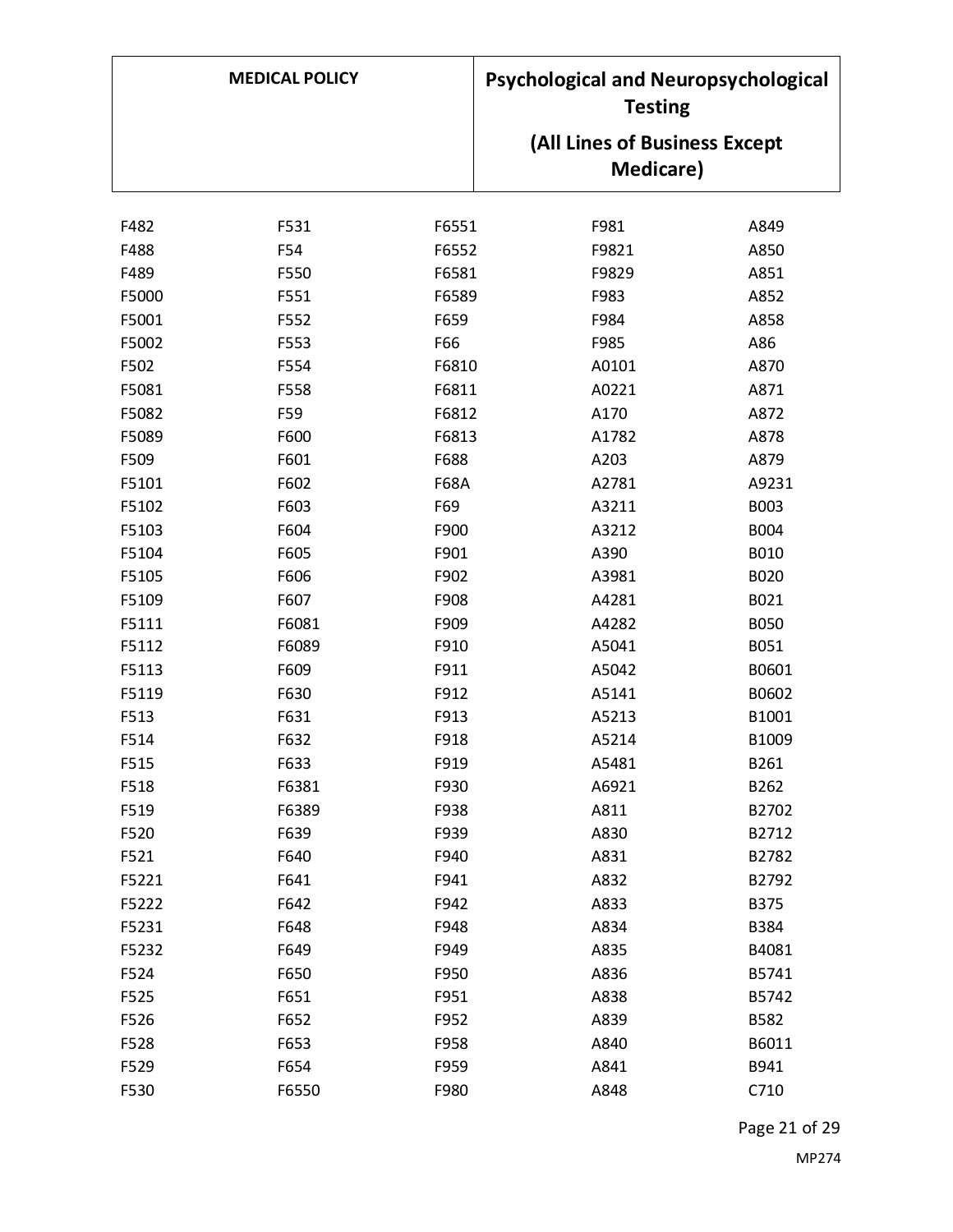| <b>MEDICAL POLICY</b> |       | <b>Psychological and Neuropsychological</b><br><b>Testing</b> |                               |                 |
|-----------------------|-------|---------------------------------------------------------------|-------------------------------|-----------------|
|                       |       |                                                               | (All Lines of Business Except |                 |
|                       |       |                                                               | <b>Medicare</b> )             |                 |
| C711                  | F310  | F331                                                          | F411                          | F8089           |
| C712                  | F3110 | F332                                                          | F413                          | F809            |
| C713                  | F3111 | F333                                                          | F418                          | F840            |
| C714                  | F3112 | F3340                                                         | F419                          | F900            |
| C715                  | F3113 | F3341                                                         | F422                          | F901            |
| C716                  | F312  | F3342                                                         | F423                          | F902            |
| C717                  | F3130 | F338                                                          | F424                          | F908            |
| C718                  | F3131 | F339                                                          | F428                          | F909            |
| C719                  | F3132 | F340                                                          | F429                          | G000            |
| D8681                 | F314  | F341                                                          | F430                          | G001            |
| E701                  | F315  | F3481                                                         | F4310                         | G002            |
| F200                  | F3160 | F3489                                                         | F4311                         | G003            |
| F201                  | F3161 | F349                                                          | F4312                         | G008            |
| F202                  | F3162 | F39                                                           | F4320                         | G009            |
| F203                  | F3163 | F4000                                                         | F4321                         | G01             |
| F205                  | F3164 | F4001                                                         | F4322                         | G <sub>02</sub> |
| F2081                 | F3170 | F4002                                                         | F4323                         | G030            |
| F2089                 | F3171 | F4010                                                         | F4324                         | G031            |
| F209                  | F3172 | F4011                                                         | F4325                         | G032            |
| F21                   | F3173 | F40210                                                        | F4329                         | G038            |
| F22                   | F3174 | F40218                                                        | F438                          | G039            |
| F <sub>23</sub>       | F3175 | F40220                                                        | F439                          | G0400           |
| F <sub>24</sub>       | F3176 | F40228                                                        | F440                          | G0401           |
| F250                  | F3177 | F40230                                                        | F441                          | G0402           |
| F251                  | F3178 | F40231                                                        | F442                          | G041            |
| F258                  | F3181 | F40232                                                        | F444                          | G042            |
| F259                  | F3189 | F40233                                                        | F445                          | G0430           |
| F <sub>28</sub>       | F319  | F40240                                                        | F446                          | G0431           |
| F <sub>29</sub>       | F320  | F40241                                                        | F447                          | G0432           |
| F3010                 | F321  | F40242                                                        | F4481                         | G0439           |
| F3011                 | F322  | F40243                                                        | F4489                         | G0481           |
| F3012                 | F323  | F40248                                                        | F449                          | G0489           |
| F3013                 | F324  | F40290                                                        | F800                          | G0490           |
| F302                  | F325  | F40291                                                        | F801                          | G0491           |
| F303                  | F3281 | F40298                                                        | F802                          | G053            |
| F304                  | F3289 | F408                                                          | F804                          | G054            |
| F308                  | F329  | F409                                                          | F8081                         | G10             |
| F309                  | F330  | F410                                                          | F8082                         | G300            |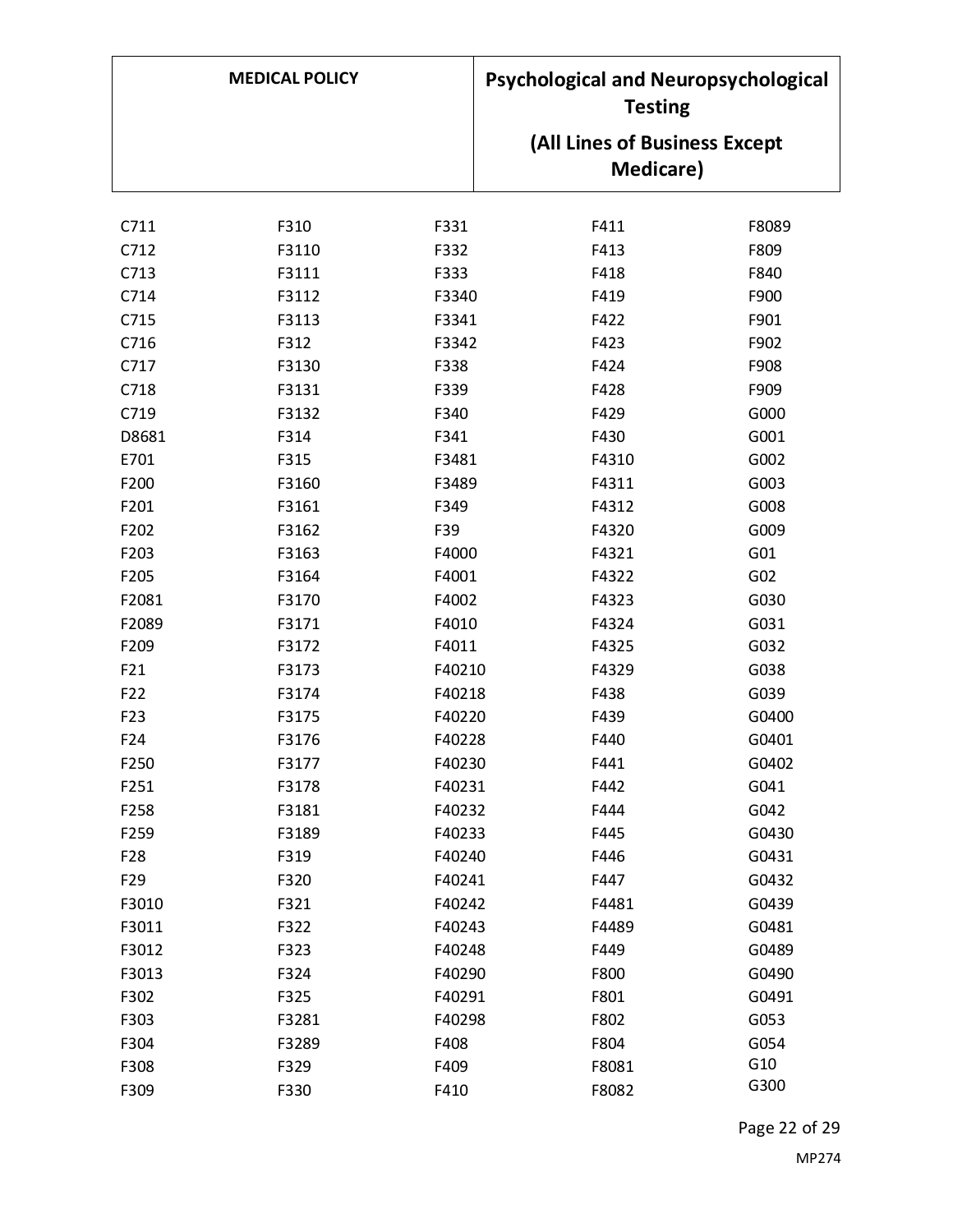| <b>MEDICAL POLICY</b> |        | <b>Psychological and Neuropsychological</b><br><b>Testing</b> |                                                    |        |
|-----------------------|--------|---------------------------------------------------------------|----------------------------------------------------|--------|
|                       |        |                                                               | (All Lines of Business Except<br><b>Medicare</b> ) |        |
| G3184                 | G40909 | 16310                                                         | 163349                                             | 1636   |
| G35                   | G40911 | 163111                                                        | 16339                                              | 16381  |
| G40001                | G40919 | 163112                                                        | 16340                                              | 16389  |
| G40009                | G40A01 | 163113                                                        | 163411                                             | 1639   |
| G40011                | G40A09 | 163119                                                        | 163412                                             | 169391 |
| G40019                | G40A11 | 16312                                                         | 163413                                             | P0700  |
| G40101                | G40A19 | 163131                                                        | 163419                                             | P0701  |
| G40109                | G40B01 | 163132                                                        | 163421                                             | P0702  |
| G40111                | G40B09 | 163133                                                        | 163422                                             | P0703  |
| G40119                | G40B11 | 163139                                                        | 163423                                             | P0710  |
| G40201                | G40B19 | 16319                                                         | 163429                                             | P0714  |
| G40209                | G800   | 16320                                                         | 163431                                             | P0715  |
| G40211                | G801   | 163211                                                        | 163432                                             | P0720  |
| G40219                | G802   | 163212                                                        | 163433                                             | P0721  |
| G40301                | G803   | 163213                                                        | 163439                                             | P0722  |
| G40309                | G804   | 163219                                                        | 163441                                             | P0723  |
| G40311                | G808   | 16322                                                         | 163442                                             | P0724  |
| G40319                | G809   | 163231                                                        | 163443                                             | P0725  |
| G40401                | G910   | 163232                                                        | 163449                                             | P0726  |
| G40409                | G911   | 163233                                                        | 16349                                              | P0730  |
| G40411                | G912   | 163239                                                        | 16350                                              | P0731  |
| G40419                | G913   | 16329                                                         | 163511                                             | P0732  |
| G40501                | G914   | 16330                                                         | 163512                                             | P0733  |
| G40509                | G918   | 163311                                                        | 163513                                             | P0734  |
| G40801                | G919   | 163312                                                        | 163519                                             | P0735  |
| G40802                | G931   | 163313                                                        | 163521                                             | P0736  |
| G40803                | G9349  | 163319                                                        | 163522                                             | P0737  |
| G40804                | 16300  | 163321                                                        | 163523                                             | P0738  |
| G40811                | 163011 | 163322                                                        | 163529                                             | P0739  |
| G40812                | 163012 | 163323                                                        | 163531                                             | Q040   |
| G40813                | 163013 | 163329                                                        | 163532                                             | Q041   |
| G40814                | 163019 | 163331                                                        | 163533                                             | Q042   |
| G40821                | 16302  | 163332                                                        | 163539                                             | Q043   |
| G40822                | 163031 | 163333                                                        | 163541                                             | Q044   |
| G40823                | 163032 | 163339                                                        | 163542                                             | Q045   |
| G40824                | 163033 | 163341                                                        | 163543                                             | Q046   |
| G4089                 | 163039 | 163342                                                        | 163549                                             | Q048   |
| G40901                | 16309  | 163343                                                        | 16359                                              | Q049   |

Page 23 of 29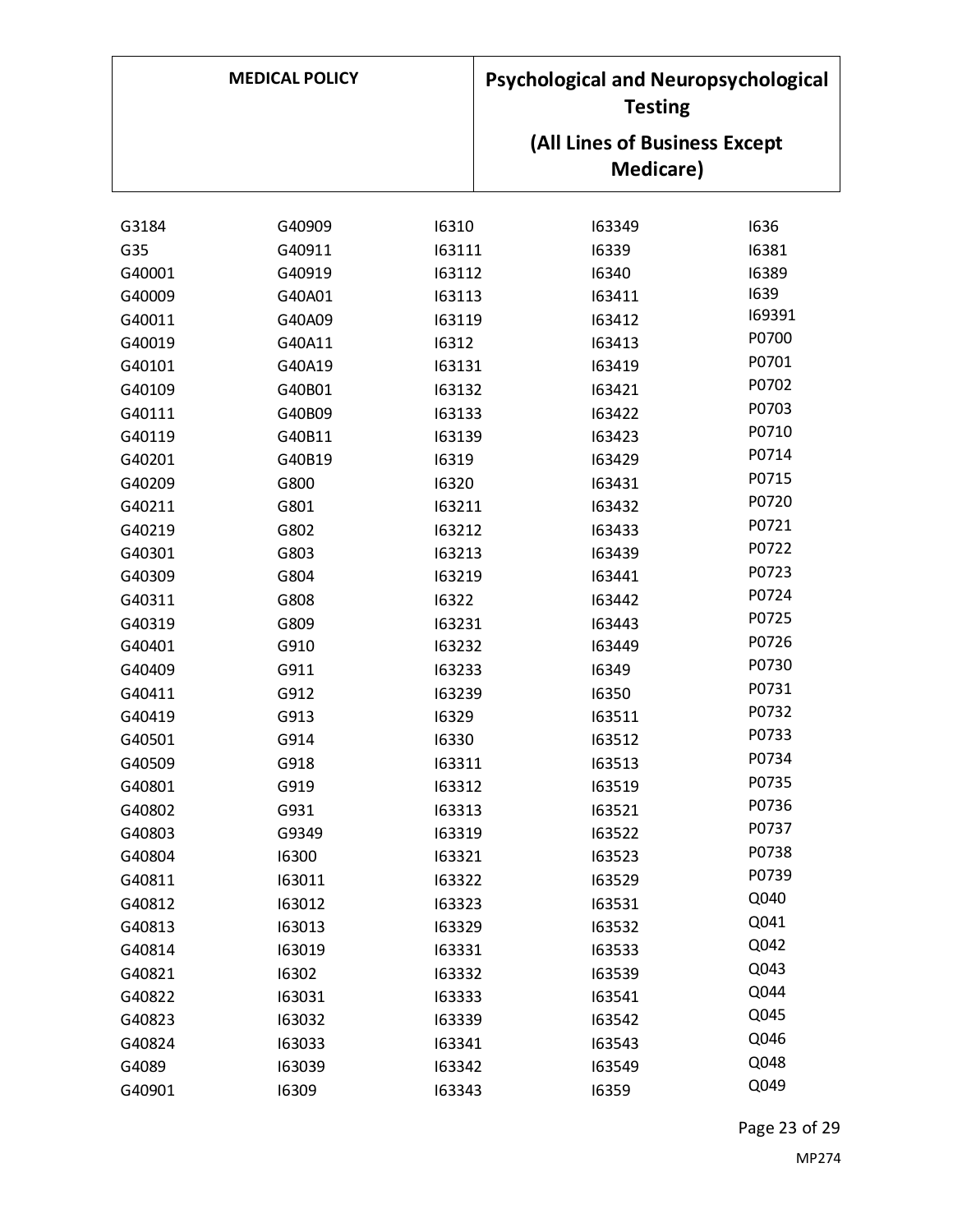| <b>MEDICAL POLICY</b> |         | <b>Psychological and Neuropsychological</b><br><b>Testing</b> |  |                               |         |
|-----------------------|---------|---------------------------------------------------------------|--|-------------------------------|---------|
|                       |         |                                                               |  | (All Lines of Business Except |         |
|                       |         |                                                               |  | Medicare)                     |         |
|                       |         |                                                               |  |                               |         |
| Q8501                 | S061X3A | S062X7A                                                       |  | S06312D                       | S06326D |
| Q8711                 | S061X3D | S062X8A                                                       |  | S06312S                       | S06326S |
| Q8719                 | S061X3S | S062X9A                                                       |  | S06313A                       | S06327A |
| Q9351                 | S061X4A | S062X9D                                                       |  | S06313D                       | S06328A |
| Q992                  | S061X4D | S062X9S                                                       |  | S06313S                       | S06329A |
| R410                  | S061X4S | S06300A                                                       |  | S06314A                       | S06329D |
| R411                  | S061X5A | S06300D                                                       |  | S06314D                       | S06329S |
| R412                  | S061X5D | S06300S                                                       |  | S06314S                       | S06330A |
| R413                  | S061X5S | S06301A                                                       |  | S06315A                       | S06330D |
| R414                  | S061X6A | S06301D                                                       |  | S06315D                       | S06330S |
| R4181                 | S061X6D | S06301S                                                       |  | S06315S                       | S06331A |
| R4182                 | S061X6S | S06302A                                                       |  | S06316A                       | S06331D |
| R4183                 | S061X7A | S06302D                                                       |  | S06316D                       | S06331S |
| R41840                | S061X8A | S06302S                                                       |  | S06316S                       | S06332A |
| R41841                | S061X9A | S06303A                                                       |  | S06317A                       | S06332D |
| R41842                | S061X9D | S06303D                                                       |  | S06318A                       | S06332S |
| R41843                | S061X9S | S06303S                                                       |  | S06319A                       | S06333A |
| R41844                | S062X0A | S06304A                                                       |  | S06319D                       | S06333D |
| R4189                 | S062X0D | S06304D                                                       |  | S06319S                       | S06333S |
| R419                  | S062X0S | S06304S                                                       |  | S06320A                       | S06334A |
| S060X0A               | S062X1A | S06305A                                                       |  | S06320D                       | S06334D |
| S060X0D               | S062X1D | S06305D                                                       |  | S06320S                       | S06334S |
| S060X0S               | S062X1S | S06305S                                                       |  | S06321A                       | S06335A |
| S060X1A               | S062X2A | S06306A                                                       |  | S06321D                       | S06335D |
| S060X1D               | S062X2D | S06306D                                                       |  | S06321S                       | S06335S |
| S060X1S               | S062X2S | S06306S                                                       |  | S06322A                       | S06336A |
| S060X9A               | S062X3A | S06307A                                                       |  | S06322D                       | S06336D |
| S060X9D               | S062X3D | S06308A                                                       |  | S06322S                       | S06336S |
| S060X9S               | S062X3S | S06309A                                                       |  | S06323A                       | S06337A |
| S061X0A               | S062X4A | S06309D                                                       |  | S06323D                       | S06338A |
| S061X0D               | S062X4D | S06309S                                                       |  | S06323S                       | S06339A |
| S061X0S               | S062X4S | S06310A                                                       |  | S06324A                       | S06339D |
| S061X1A               | S062X5A | S06310D                                                       |  | S06324D                       | S06339S |
| S061X1D               | S062X5D | S06310S                                                       |  | S06324S                       | S06340A |
| S061X1S               | S062X5S | S06311A                                                       |  | S06325A                       | S06340D |
| S061X2A               | S062X6A | S06311D                                                       |  | S06325D                       | S06340S |
| S061X2D               | S062X6D | S06311S                                                       |  | S06325S                       | S06341A |
| S061X2S               | S062X6S | S06312A                                                       |  | S06326A                       | S06341D |

Page 24 of 29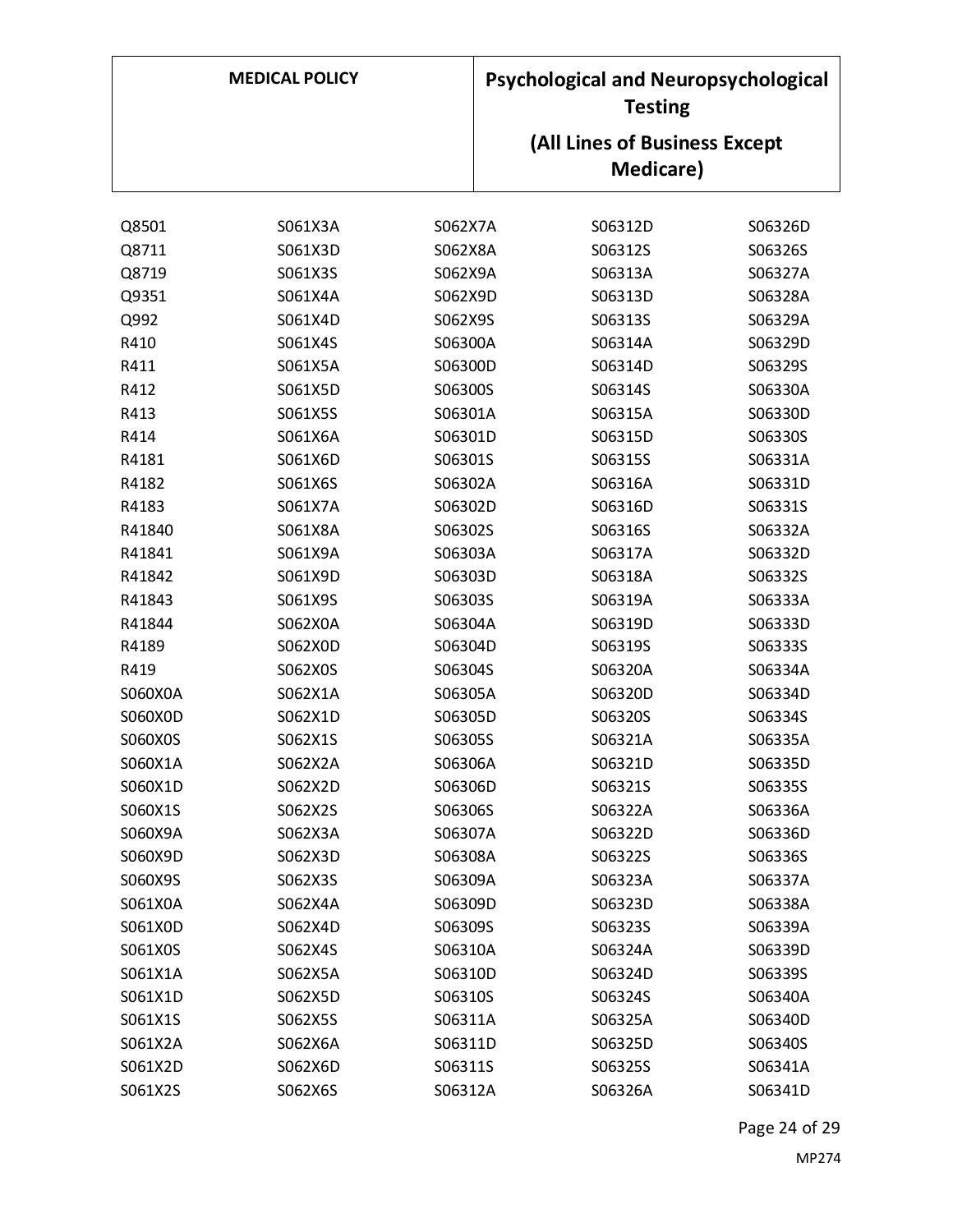| <b>MEDICAL POLICY</b> |         | <b>Psychological and Neuropsychological</b><br><b>Testing</b> |  |                               |         |
|-----------------------|---------|---------------------------------------------------------------|--|-------------------------------|---------|
|                       |         |                                                               |  | (All Lines of Business Except |         |
|                       |         |                                                               |  | Medicare)                     |         |
|                       |         |                                                               |  |                               |         |
| S06341S               | S06355S | S06371A                                                       |  | S06385A                       | S066X0D |
| S06342A               | S06356A | S06371D                                                       |  | S06385D                       | S066X0S |
| S06342D               | S06356D | S06371S                                                       |  | S06385S                       | S066X1A |
| S06342S               | S06356S | S06372A                                                       |  | S06386A                       | S066X1D |
| S06343A               | S06357A | S06372D                                                       |  | S06386D                       | S066X1S |
| S06343D               | S06358A | S06372S                                                       |  | S06386S                       | S066X2A |
| S06343S               | S06359A | S06373A                                                       |  | S06387A                       | S066X2D |
| S06344A               | S06359D | S06373D                                                       |  | S06388A                       | S066X2S |
| S06344D               | S06359S | S06373S                                                       |  | S06389A                       | S066X3A |
| S06344S               | S06360A | S06374A                                                       |  | S06389D                       | S066X3D |
| S06345A               | S06360D | S06374D                                                       |  | S06389S                       | S066X3S |
| S06345D               | S06360S | S06374S                                                       |  | S064X0A                       | S066X4A |
| S06345S               | S06361A | S06375A                                                       |  | S064X0D                       | S066X4D |
| S06346A               | S06361D | S06375D                                                       |  | S064X0S                       | S066X4S |
| S06346D               | S06361S | S06375S                                                       |  | S064X1A                       | S066X5A |
| S06346S               | S06362A | S06376A                                                       |  | S064X1D                       | S066X5D |
| S06347A               | S06362D | S06376D                                                       |  | S064X1S                       | S066X5S |
| S06348A               | S06362S | S06376S                                                       |  | S064X2A                       | S066X6A |
| S06349A               | S06363A | S06377A                                                       |  | S064X2D                       | S066X6D |
| S06349D               | S06363D | S06378A                                                       |  | S064X2S                       | S066X6S |
| S06349S               | S06363S | S06379A                                                       |  | S064X9S                       | S066X7A |
| S06350A               | S06364A | S06379D                                                       |  | S065X3D                       | S066X8A |
| S06350D               | S06364D | S06379S                                                       |  | S065X3S                       | S066X9A |
| S06350S               | S06364S | S06380A                                                       |  | S065X4A                       | S066X9D |
| S06351A               | S06365A | S06380D                                                       |  | S065X4D                       | S066X9S |
| S06351D               | S06365D | S06380S                                                       |  | S065X4S                       | S06810A |
| S06351S               | S06365S | S06381A                                                       |  | S065X5A                       | S06810D |
| S06352A               | S06366A | S06381D                                                       |  | S065X5D                       | S06810S |
| S06352D               | S06366D | S06381S                                                       |  | S065X5S                       | S06811A |
| S06352S               | S06366S | S06382A                                                       |  | S065X6A                       | S06811D |
| S06353A               | S06367A | S06382D                                                       |  | S065X6D                       | S06811S |
| S06353D               | S06368A | S06382S                                                       |  | S065X6S                       | S06812A |
| S06353S               | S06369A | S06383A                                                       |  | S065X7A                       | S06812D |
| S06354A               | S06369D | S06383D                                                       |  | S065X8A                       | S06812S |
| S06354D               | S06369S | S06383S                                                       |  | S065X9A                       | S06813A |
| S06354S               | S06370A | S06384A                                                       |  | S065X9D                       | S06813D |
| S06355A               | S06370D | S06384D                                                       |  | S065X9S                       | S06813S |
| S06355D               | S06370S | S06384S                                                       |  | S066X0A                       | S06814A |

Page 25 of 29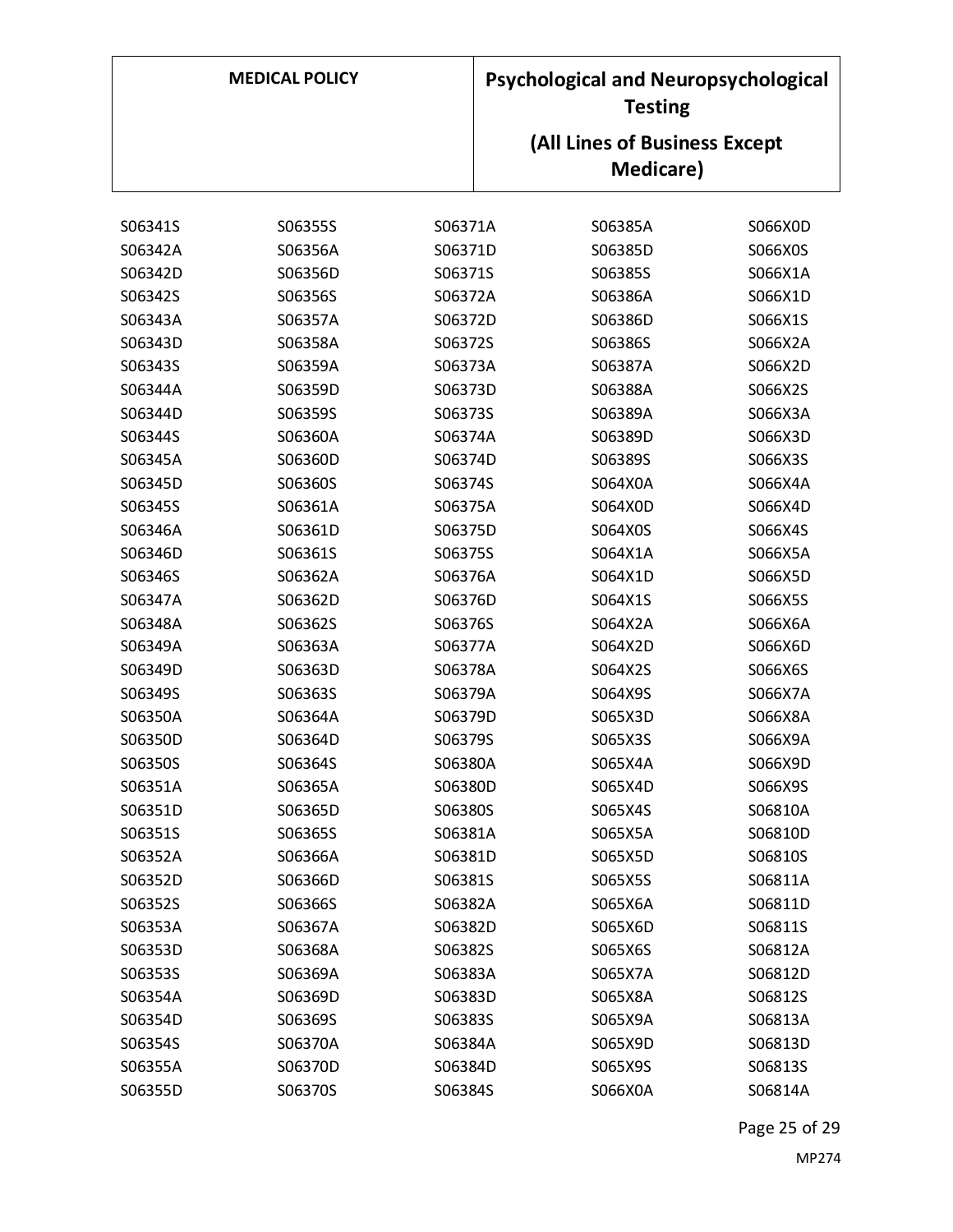|         | <b>MEDICAL POLICY</b> |         | <b>Psychological and Neuropsychological</b><br><b>Testing</b> |         |
|---------|-----------------------|---------|---------------------------------------------------------------|---------|
|         |                       |         | (All Lines of Business Except<br>Medicare)                    |         |
|         |                       |         |                                                               |         |
| S06814D | S06822D               | S06890D | S06897A                                                       | S069X5A |
| S06814S | S06822S               | S06890S | S06898A                                                       | S069X5D |
| S06815A | S06823A               | S06891A | S06899A                                                       | S069X5S |
| S06815D | S06823D               | S06891D | S06899D                                                       | S069X6A |
| S06815S | S06823S               | S06891S | S06899S                                                       | S069X6D |
| S06816A | S06824A               | S06892A | S069X0A                                                       | S069X6S |
| S06816D | S06824D               | S06892D | S069X0D                                                       | S069X7A |
| S06816S | S06824S               | S06892S | S069X0S                                                       | S069X8A |
| S06817A | S06825A               | S06893A | S069X1A                                                       | S069X9A |
| S06818A | S06825D               | S06893D | S069X1D                                                       | S069X9D |
| S06819A | S06825S               | S06893S | S069X1S                                                       | S069X9S |
| S06819D | S06826A               | S06894A | S069X2A                                                       | Z01818  |
| S06819S | S06826D               | S06894D | S069X2D                                                       | Z77010  |
| S06820A | S06826S               | S06894S | S069X2S                                                       | Z77011  |
| S06820D | S06827A               | S06895A | S069X3A                                                       | Z77012  |
| S06820S | S06828A               | S06895D | S069X3D                                                       | Z77018  |
| S06821A | S06829A               | S06895S | S069X3S                                                       | Z77098  |
| S06821D | S06829D               | S06896A | S069X4A                                                       | Z87820  |
| S06821S | S06829S               | S06896D | S069X4D                                                       | Z982    |
| S06822A | S06890A               | S06896S | S069X4S                                                       | Z98890  |

# **INSTRUCTIONS FOR USE**

Company Medical Policies serve as guidance for the administration of plan benefits. Medical policies do not constitute medical advice nor a guarantee of coverage. Company Medical Policies are reviewed annually and are based upon published, peer-reviewed scientific evidence and evidence-based clinical practice guidelines that are available as of the last policy update. The Companies reserve the right to determine the application of Medical Policies and make revisions to Medical Policies at any time. Providers will be given at least 60-days' notice of policy changes that are restrictive in nature.

The scope and availability of all plan benefits are determined in accordance with the applicable coverage agreement. Any conflict or variance between the terms of the coverage agreement and Company Medical Policy will be resolved in favor of the coverage agreement.

### Mental Health Parity Statement

Coverage decisions are made on the basis of individualized determinations of medical necessity and the experimental or investigational character of the treatment in the individual case. In cases where medical necessity is not established by policy for specific treatment modalities, evidence not previously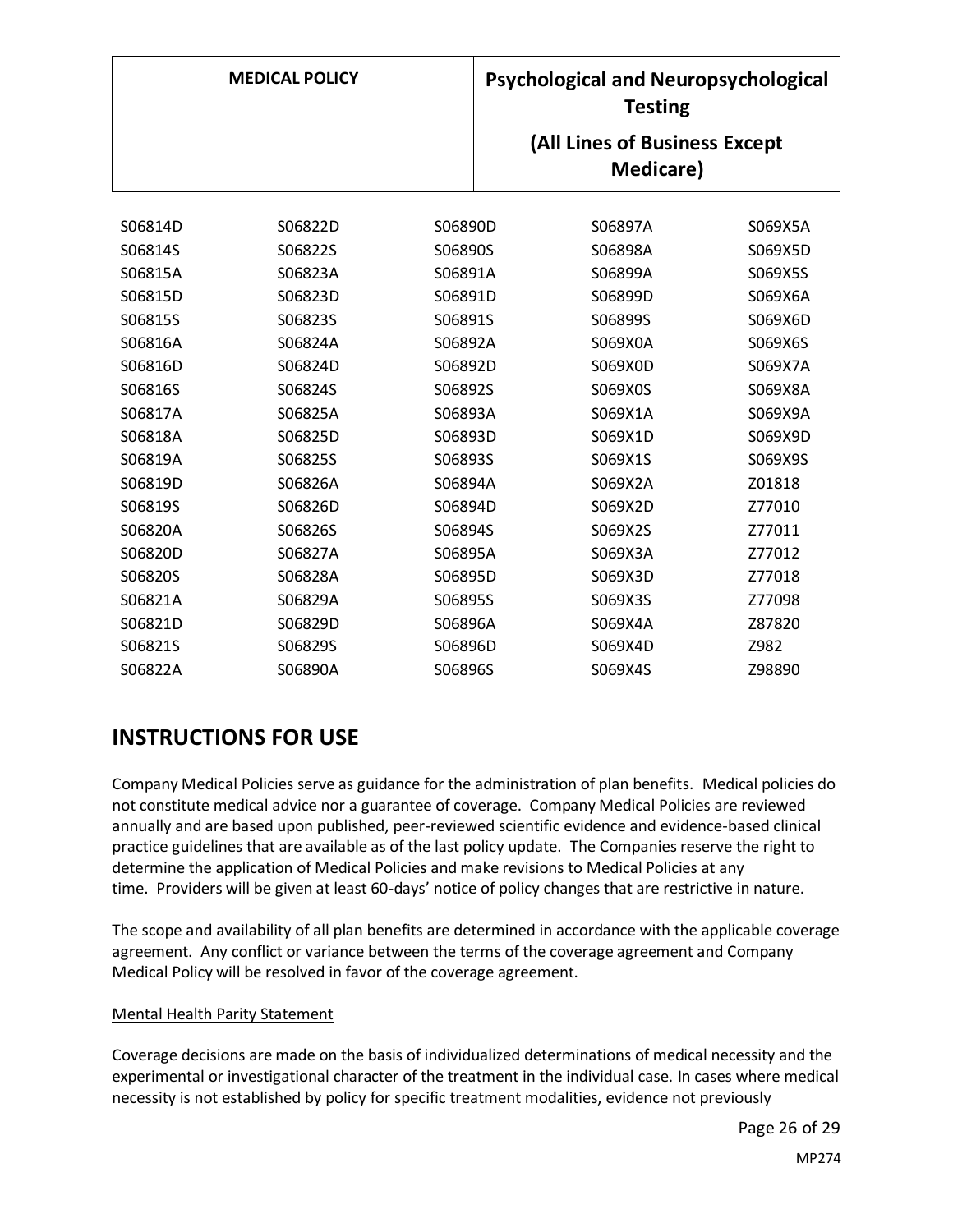considered regarding the efficacy of the modality that is presented shall be given consideration to determine if the policy represents current standards of care.

## **REFERENCES**

1. Harvey PD. Clinical applications of neuropsychological assessment. *Dialogues in clinical neuroscience.* 2012;14(1):91-99

2. Hayes Medical Technology Directory: Computerized Neurocognitive Testing (CNT) for Sports-Related Head Injury.

[https://www.hayesinc.com/subscribers/displaySubscriberArticle.do?articleId=16249&&sectionSelector=](https://www.hayesinc.com/subscribers/displaySubscriberArticle.do?articleId=16249&§ionSelector=indexView) [indexView.](https://www.hayesinc.com/subscribers/displaySubscriberArticle.do?articleId=16249&§ionSelector=indexView) Published 2014. Accessed 6/18/2018.

3. Belleville S, Fouquet C, Hudon C, Zomahoun HTV, Croteau J. Neuropsychological Measures that Predict Progression from Mild Cognitive Impairment to Alzheimer's type dementia in Older Adults: a Systematic Review and Meta-Analysis. *Neuropsychology review.* 2017;27(4):328-353

4. Costa A, Bak T, Caffarra P, et al. The need for harmonisation and innovation of neuropsychological assessment in neurodegenerative dementias in Europe: consensus document of the Joint Program for Neurodegenerative Diseases Working Group. *Alzheimer's research & therapy.*  2017;9(1):27

5. Yoon JH, Kim M, Moon SY, Yong SW, Hong JM. Olfactory function and neuropsychological profile to differentiate dementia with Lewy bodies from Alzheimer's disease in patients with mild cognitive impairment: A 5-year follow-up study. *Journal of the neurological sciences.* 2015;355(1-2):174-179

6. Hanks RA, Jackson AM, Crisanti LK. Predictive validity of a brief outpatient neuropsychological battery in individuals 1-25 years post traumatic brain injury. *The Clinical neuropsychologist.*  2016;30(7):1074-1086

7. Carlozzi NE, Kirsch NL, Kisala PA, Tulsky DS. An examination of the Wechsler Adult Intelligence Scales, Fourth Edition (WAIS-IV) in individuals with complicated mild, moderate and Severe traumatic brain injury (TBI). *The Clinical neuropsychologist.* 2015;29(1):21-37

8. Pranckeviciene A, Deltuva VP, Tamasauskas A, Bunevicius A. Association between psychological distress, subjective cognitive complaints and objective neuropsychological functioning in brain tumor patients. *Clinical neurology and neurosurgery.* 2017;163:18-23

9. Meskal I, Gehring K, Rutten GJ, Sitskoorn MM. Cognitive functioning in meningioma patients: a systematic review. *Journal of neuro-oncology.* 2016;128(2):195-205

10. Cochereau J, Herbet G, Duffau H. Patients with incidental WHO grade II glioma frequently suffer from neuropsychological disturbances. *Acta neurochirurgica.* 2016;158(2):305-312

11. von Bismarck O, Dankowski T, Ambrosius B, et al. Treatment choices and neuropsychological symptoms of a large cohort of early MS. *Neurology(R) neuroimmunology & neuroinflammation.*  2018;5(3):e446

12. Ruet A, Brochet B. Cognitive assessment in patients with multiple sclerosis: From

neuropsychological batteries to ecological tools. *Annals of physical and rehabilitation medicine.* 2018 13. Vollmer T, Huynh L, Kelley C, et al. Relationship between brain volume loss and cognitive

outcomes among patients with multiple sclerosis: a systematic literature review. *Neurological sciences :*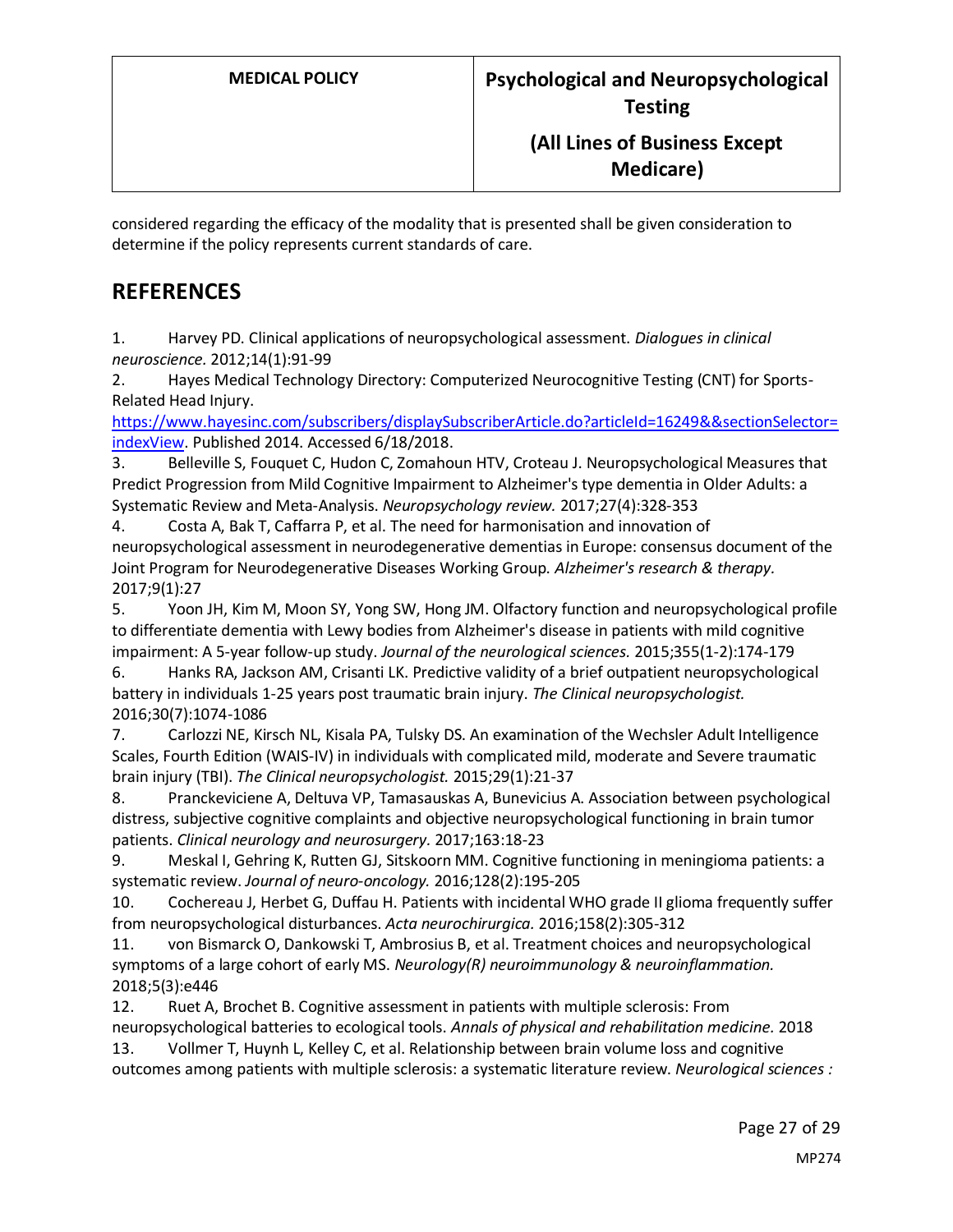*official journal of the Italian Neurological Society and of the Italian Society of Clinical Neurophysiology.*  2016;37(2):165-179

14. Moore RC, Paolillo EW, Heaton A, Fazeli PL, Jeste DV, Moore DJ. Clinical utility of the UCSD Performance-Based Skills Assessment-Brief (UPSA-B) in adults living with HIV: Associations with neuropsychological impairment and patient-reported everyday functioning difficulties. *PloS one.*  2017;12(8):e0183614

15. Burton KLO, Williams TA, Catchpoole SE, Brunsdon RK. Long-Term Neuropsychological Outcomes of Childhood Onset Acute Disseminated Encephalomyelitis (ADEM): a Meta-Analysis. *Neuropsychology review.* 2017;27(2):124-133

16. Parra-Diaz P, Garcia-Casares N. Memory assessment in patients with temporal lobe epilepsy to predict memory impairment after surgery: A systematic review. *Neurologia (Barcelona, Spain).* 2017

17. Grau-Lopez L, Jimenez M, Ciurans J, Caceres C, Becerra JL. Importance of neuropsychological and clinical features to predict seizure control in medically treated patients with mesial temporal epilepsy and hippocampal sclerosis. *Epilepsy & behavior : E&B.* 2017;69:121-125

18. Nascimento S, Baierle M, Goethel G, et al. Associations among environmental exposure to manganese, neuropsychological performance, oxidative damage and kidney biomarkers in children. *Environmental research.* 2016;147:32-43

19. Lo Buono V, Bonanno L, Palmeri R, et al. Relation among Psychopathological Symptoms, Neuropsychological Domains, and Functional Disability in Subacute Poststroke Rehabilitation. *Journal of stroke and cerebrovascular diseases : the official journal of National Stroke Association.*  2018;27(5):1381-1385

20. Tan HH, Xu J, Teoh HL, et al. Decline in changing Montreal Cognitive Assessment (MoCA) scores is associated with post-stroke cognitive decline determined by a formal neuropsychological evaluation. *PloS one.* 2017;12(3):e0173291

21. Farnsworth JL, 2nd, Dargo L, Ragan BG, Kang M. Reliability of Computerized Neurocognitive Tests for Concussion Assessment: A Meta-Analysis. *Journal of athletic training.* 2017;52(9):826-833

22. Nelson LD, Furger RE, Gikas P, et al. Prospective, Head-to-Head Study of Three Computerized Neurocognitive Assessment Tools Part 2: Utility for Assessment of Mild Traumatic Brain Injury in Emergency Department Patients. *Journal of the International Neuropsychological Society : JINS.*  2017;23(4):293-303

23. Assessment: neuropsychological testing of adults. Considerations for neurologists. Report of the Therapeutics and Technology Assessment Subcommittee of the American Academy of Neurology. *Neurology.* 1996;47(2):592-599

24. National Guideline C. Practice parameter update: evaluation and management of driving risk in dementia. Report of the Quality Standards Subcommittee of the American Academy of Neurology. 2010[.https://www.guideline.gov/summaries/summary/15853/practice-parameter-update-evaluation](https://www.guideline.gov/summaries/summary/15853/practice-parameter-update-evaluation-and-management-of-driving-risk-in-dementia-report-of-the-quality-standards-subcommittee-of-the-american-academy-of-neurology?q=neuropsychologic)[and-management-of-driving-risk-in-dementia-report-of-the-quality-standards-subcommittee-of-the](https://www.guideline.gov/summaries/summary/15853/practice-parameter-update-evaluation-and-management-of-driving-risk-in-dementia-report-of-the-quality-standards-subcommittee-of-the-american-academy-of-neurology?q=neuropsychologic)[american-academy-of-neurology?q=neuropsychologic.](https://www.guideline.gov/summaries/summary/15853/practice-parameter-update-evaluation-and-management-of-driving-risk-in-dementia-report-of-the-quality-standards-subcommittee-of-the-american-academy-of-neurology?q=neuropsychologic)

25. National Guideline C. Summary of evidence-based guideline update: evaluation and management of concussion in sports. Report of the Guideline Development Subcommittee of the American Academy of Neurology.

2013[.https://www.guideline.gov/summaries/summary/43947/summary-of-evidencebased-guideline-](https://www.guideline.gov/summaries/summary/43947/summary-of-evidencebased-guideline-update-evaluation-and-management-of-concussion-in-sports-report-of-the-guideline-development-subcommittee-of-the-american-academy-of-neurology?q=neuropsychological+test)